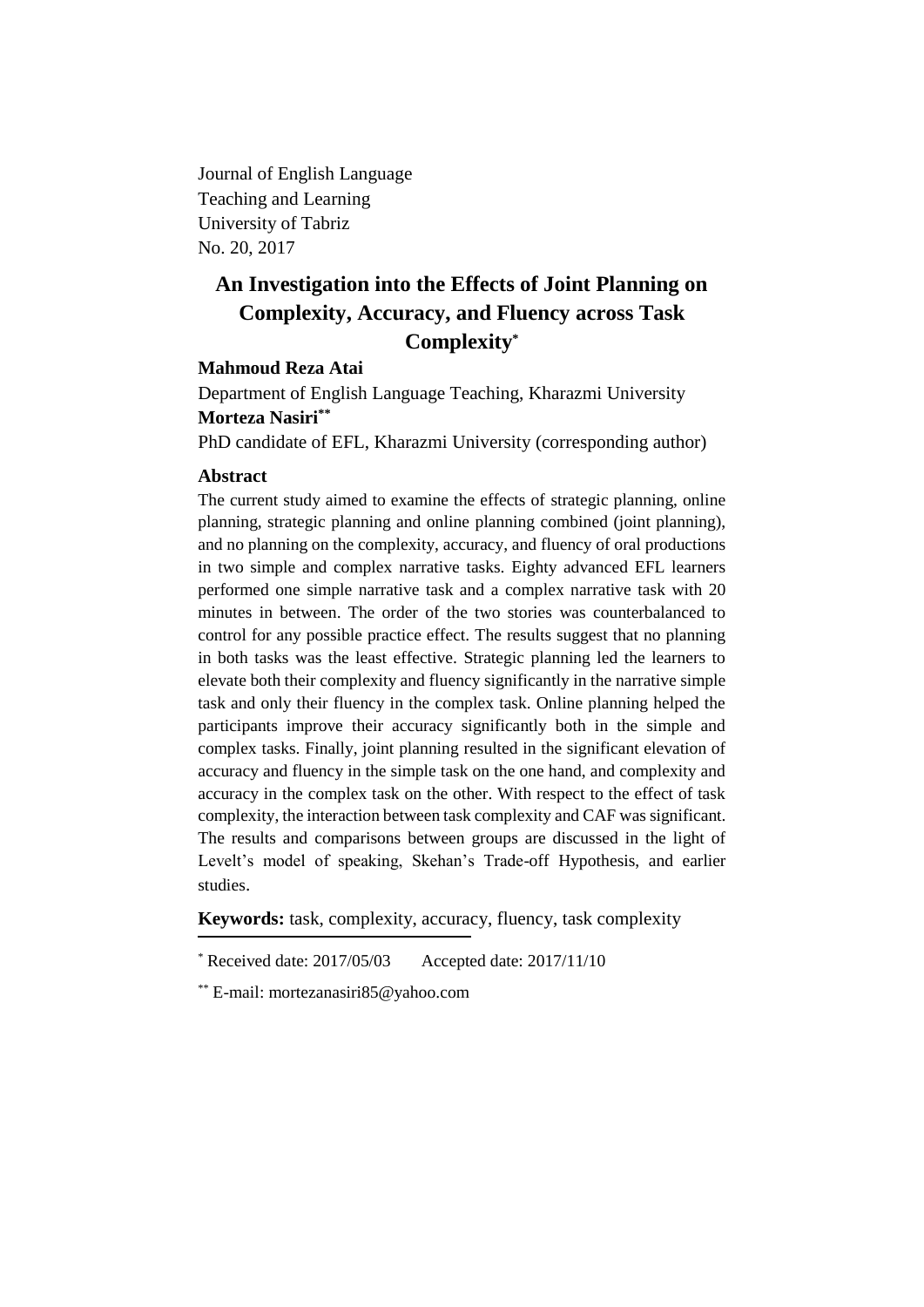#### **Introduction**

An amalgam of different factors is at play considering the differential success of learners while performing various tasks and in this respect planning type, among others, is one of the highly influential factors. Planning has been addressed by a myriad of studies from different angles. Ellis (2009) argues that the investigation into the effects of different kinds of planning on task performance bears great importance since it can inform the methodology of task-based teaching with respect to various factors such as whether or not to give students time for planning and if yes how much and what kind. Ellis (2005) categorized planning into two general types. He made a distinction between pretask or strategic (i.e. the planning before the task) and within-task or online planning (i.e. the planning during the task). The former is further divided into rehearsal and strategic planning. Learners, in strategic planning, have time to reflect on the content and the language they wish to express, while in rehearsal they can perform the whole task as preparation before a second time. Within-task planning has double forms, as well; pressured (i.e., learners have a specific amount of time to perform the task) and unpressured (they have an unlimited amount of time).

Although numerous studies have investigated different planning types, little research has addressed the effects of joint planning (strategic and online planning types combined) on learners' performance. More precisely, the prime impetus for the present study came from the argument put forward by Ellis (2009) according to which "to date no study has examined the joint effects of pre- and within-task planning" (p. 502). There have been a few studies probing into this subject since then (e.g., Ahmadian & Tavakoli, 2011; Baleghizadeh & Nasrollahi Shahri, 2013). However, the present study breaks new ground owing to two reasons. Firstly, none of the studies have a strategic-planning group so that no comparison has been made between the joint effects of pre- and within-task planning and strategic planning alone. It is noteworthy that strategic planning is the type of planning which has enjoyed the greatest amount of attention from researchers and studies on this type of planning outnumber any other type so that a comparison between strategic and joint planning is in order. Secondly, tsk structure has not been taken into consideration, whereas the present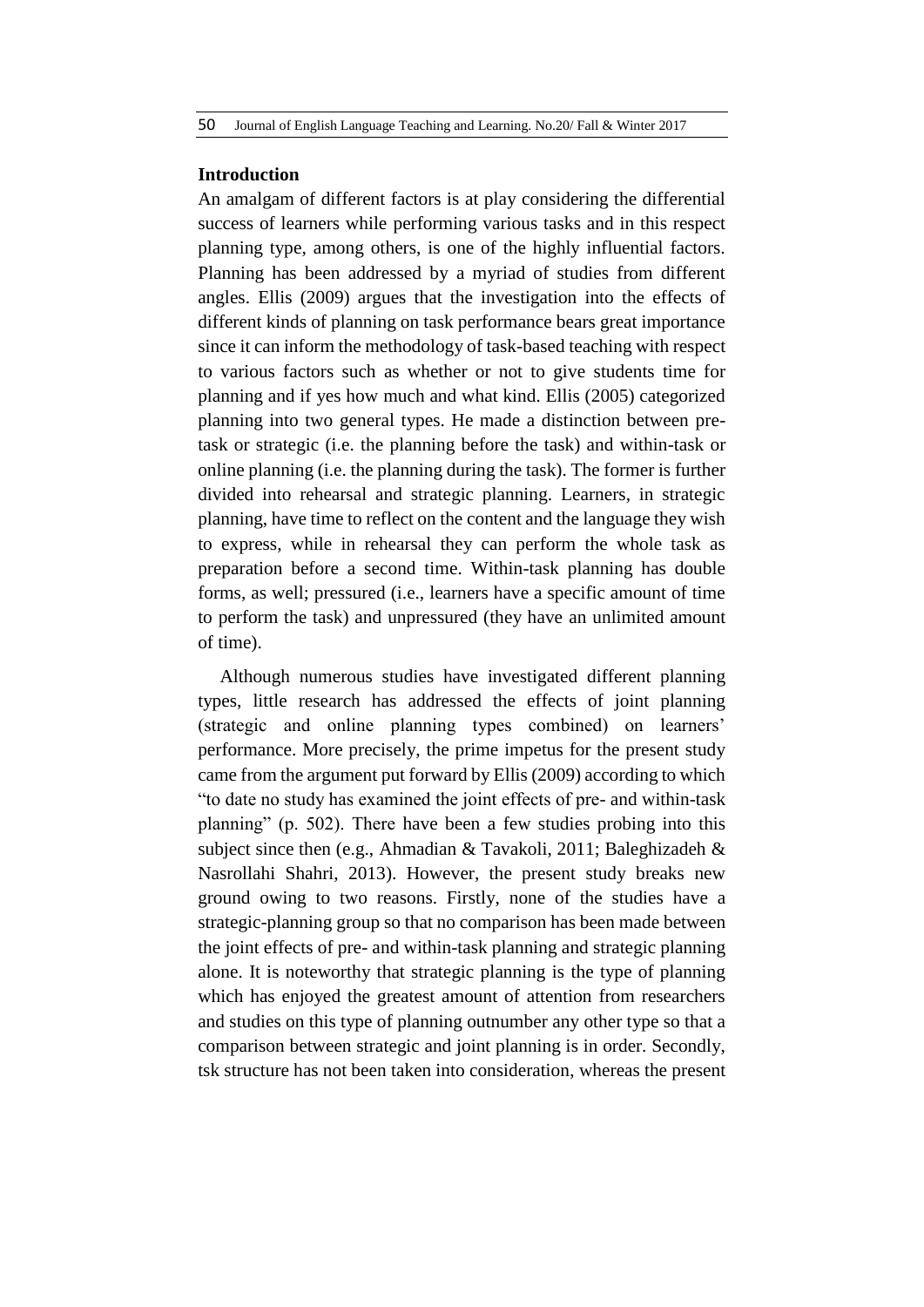study was an attempt to compare different types of planning including the joint type across task complexity which is unprecedented.

The findings of the present study can bear importance from both theoretical and pedagogic aspects. With reference to the former, it can be enlightening since it throws some light at the comparison between different planning types including the combination of strategic and online in one study across two simple and complex tasks. Regarding the latter, it can help teachers make informed decisions as to which planning type should be chosen given the task at hand.

### **Theoretical underpinnings**

Planning as an implementational variable is believed to affect taskbased production. The rationale behind allocating planning time is that it lowers the cognitive load in learners' mind so that it can divert part of learners' attentional capacity away from meaning to form (VanPatten, 1990). That is, the planning time can assist learners to compensate for their processing limitations while performing the task with a pace under their own control (Ortega, 1999).

Since psycholinguistic mechanisms and processes which underpin planning are perhaps best illustrated in the model put forward by Levelt (1989), in line with a myriad of studies, the present study will draw on Levelt's model as the first source of reference, among others, to vivify and justify the findings. According to Levelt's (1989) model there are three overlapping stages which shape an utterance the first of which is conceptualization. In the first stage the speaker determines and plans the message to be communicated and the result is the pre-verbal message which is non-linguistic and paves the way for the speaker to embark upon the second stage: formulation. In the second stage, the speaker turns the pre-verbal message into a linguistic plan by grammatical encoding which in its own turn results in internal speech or phonetic plan. The first two stages ready the speaker for the third stage, articulation, according to which the speaker puts the internal speech into practice by executing the phonetic plan and utters the actual words.

Another hypothesis which will inform the present study is Skehan's Trade-off Hypothesis (1998, 2009). This hypothesis argues that complexity and accuracy are in conflict and usually they improve to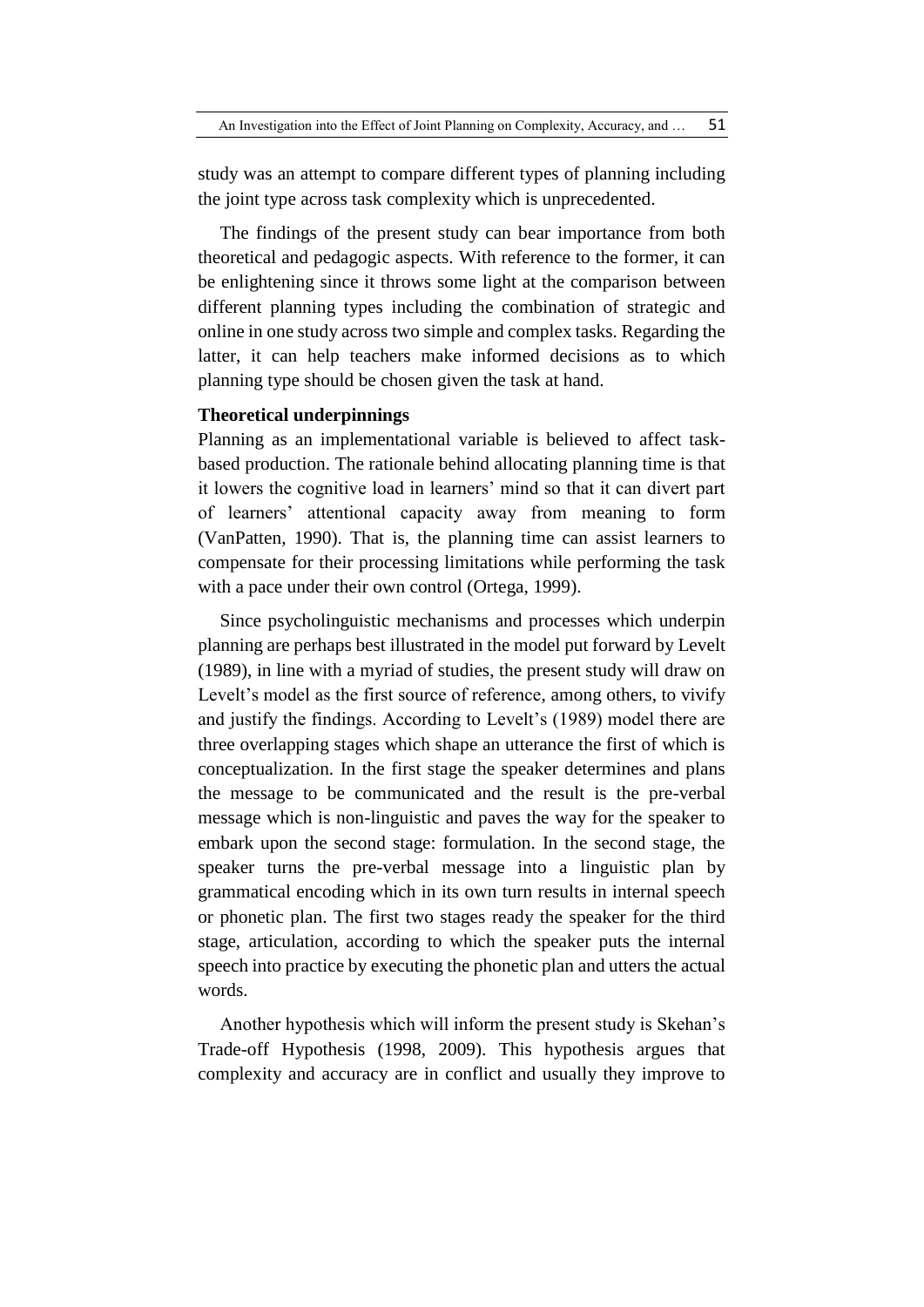each other's detriment due to limited attentional capacity unless this limited capacity is mitigated by means of optimal choice of planning (Skehan and Foster, 1997; Skehan & Wang, 2014; Wang, 2014).

# **The present study**

# **Research questions**

This study was designed to answer the following research questions:

- 1. When compared with unpressured online planning, strategic planning, and no-planning, does joint planning (strategic planning combined with unpressured on-line planning) affect the oral complexity of the learners' performance in the narrative simple and narrative complex tasks?
- 2. When compared with unpressured online planning, strategic planning, no-planning, does joint planning (strategic planning combined with unpressured on-line planning) affect the oral fluency of the learners' performance in the narrative simple and narrative complex tasks?
- 3. When compared with unpressured online planning, strategic planning, no-planning, does joint planning (strategic planning combined with unpressured on-line planning) affect the oral accuracy of the learners' performance in the narrative simple and narrative complex tasks?

# **Method**

# **Design**

The study aimed to investigate the effects of four planning conditions, i.e. strategic, online, joint, and no-planning conditions, on participants' oral production. The design of this study is 4\*2 factorial design, in which there are four levels for planning types and two levels for task complexity, i.e. simple and complex tasks.

# **Participants**

Two groups of learners comprised the participants in this study. 80 Iranian EFL learners studying at a private language institutes in four groups, each containing 20 learners, performed two tasks along with the planning types. In line with Ellis's (2009) argument the participants were of advanced level. Ellis (2009) suggests that rarely have studies taken advanced learners into account so that more studies investigating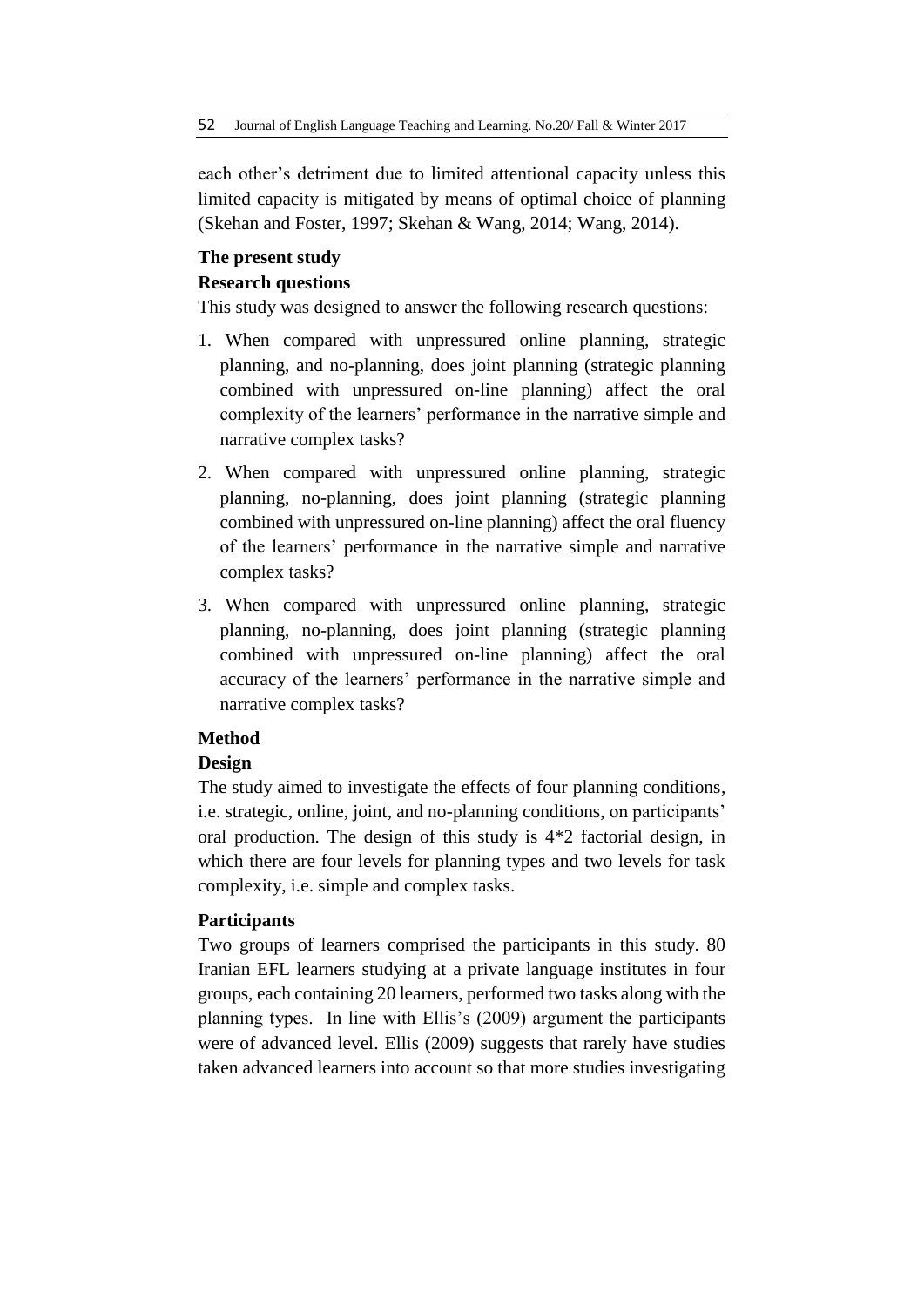into tasks are needed to lay emphasis on the advanced students. All the learners, 45 females and 35 males, aged between 20 and 30 and were advanced learners of English at the institute where they had been learning English for at least 4 years. In order to ensure that they were homogeneously at an advanced level they were given an Oxford Placement Test in which all the participants scored as "advanced" (i.e., band 6 on a scale of  $0-9$ ).

# **Tasks**

Following Kormos and Trebits (2012) and Trebits (2014) two monologic narrative tasks, one simple (i.e., a series of pictures with a clear storyline) and one complex (i.e., a series of pictures without a clear storyline) were utilized. The tasks, as the criterion measure, required each participant to orally narrate two stories on the basis of a series of pictures as explained above. The reason for using the monologic narrative tasks, instead of dialogic, in the study was three-fold; first and foremost, the use of a monologic narrative task provides the opportunity to assess the participants' L2 performance abilities that is not confounded by interactional variables characteristic of dialogic tasks; second, the use of a narrative task provides the opportunity to compare the results of the study with those of other studies of the same type; finally, the CAF model, as a standard framework in the literature, and monologic narrative tasks are compatible (Yuan & Ellis, 2003).

#### **Procedure**

**Task conditions.** In the present study planning types were operationalized as follows: (a) no planning (NP), (b) unpressured online planning only (OP), (c) strategic planning only (SP), (d) joint planning (JP) which was a combination of NP and SP.

A small pilot study was conducted to set a time limit for the participants in the NP and SP groups of the simple and complex tasks. Five advanced EFL learners participated in the pilot study and performed both tasks and based on their performance, it was decided to give 5 minutes to participants for completing each task in no planning and strategic planning groups.

**No planning.** In this condition 10 advanced EFL learners, following Yuan and Ellis (2003), were first provided with the simple task and 10 other learners were provided with complex task in order to create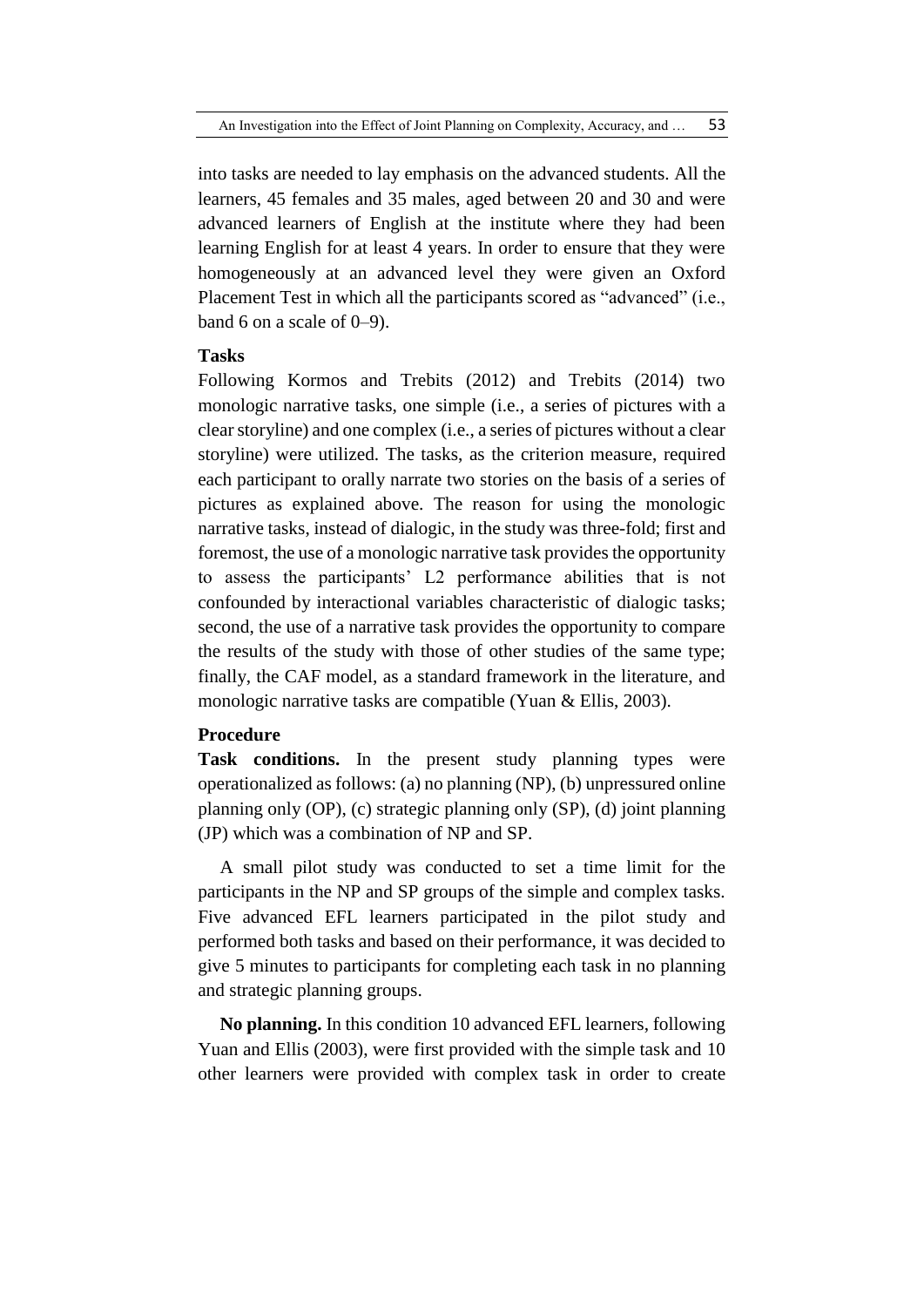counterbalance to avoid any possible practice effects. They were asked to narrate the story immediately after studying the pictures, after only 0.5 minute, and finish their narration in 5 minutes. 20 minutes later, the same students carried out the other task in 5 minutes with 0.5 minute for studying the pictures. Both narrations were recorded for later analyses.

**Online planning only.** As in NP condition the participants, 10 advanced EFL learners, were required to narrate the story based on the simple task and 10 other were asked to narrate the complex task immediately after studying the pictures, after only 0.5 minute. However, following Yuan and Ellis (2003), they were provided with ample time to complete the task in order to plan their speaking. Twenty minutes later, the participants repeated the same procedure (i.e., 0.5 minute for studying the pictures and ample time for narration). The narrations were recorded for later analyses.

**Strategic planning only.** Following Foster and Skehan (1996), and Yuan and Ellis (2003), and Menhart (1998) the participants of this group, 20 advanced EFL learners, were given 10 minutes to plan their task performance. Menhart (1998) argues that 10 minutes is needed for planning in order to have measurable effects on CAF. They were asked to reflect upon the language and content of what they wished to express. The participants were provided with a piece of paper in order to write their notes. The notes were taken once they wanted to start the narration. The above procedure was first applied by 10 participants in the simple task and 10 participants in the complex task and 20 minutes later the same participants did the reverse. As in the NP condition the participants were required to meet the time limit while performing the task (i.e., 5 minutes).

**Joint planning (online and strategic combined).** This condition was a combination of OP and SP so that the participants performing under this condition had 10 minutes for planning their production prior to speaking and no time limit for narrating their simple and complex stories which were carried out by each of 20 advanced EFL learners with 20 minutes in between. 10 of the participants performed the simple task first and the other 10 carried out the complex task first and then all of them did the reverse.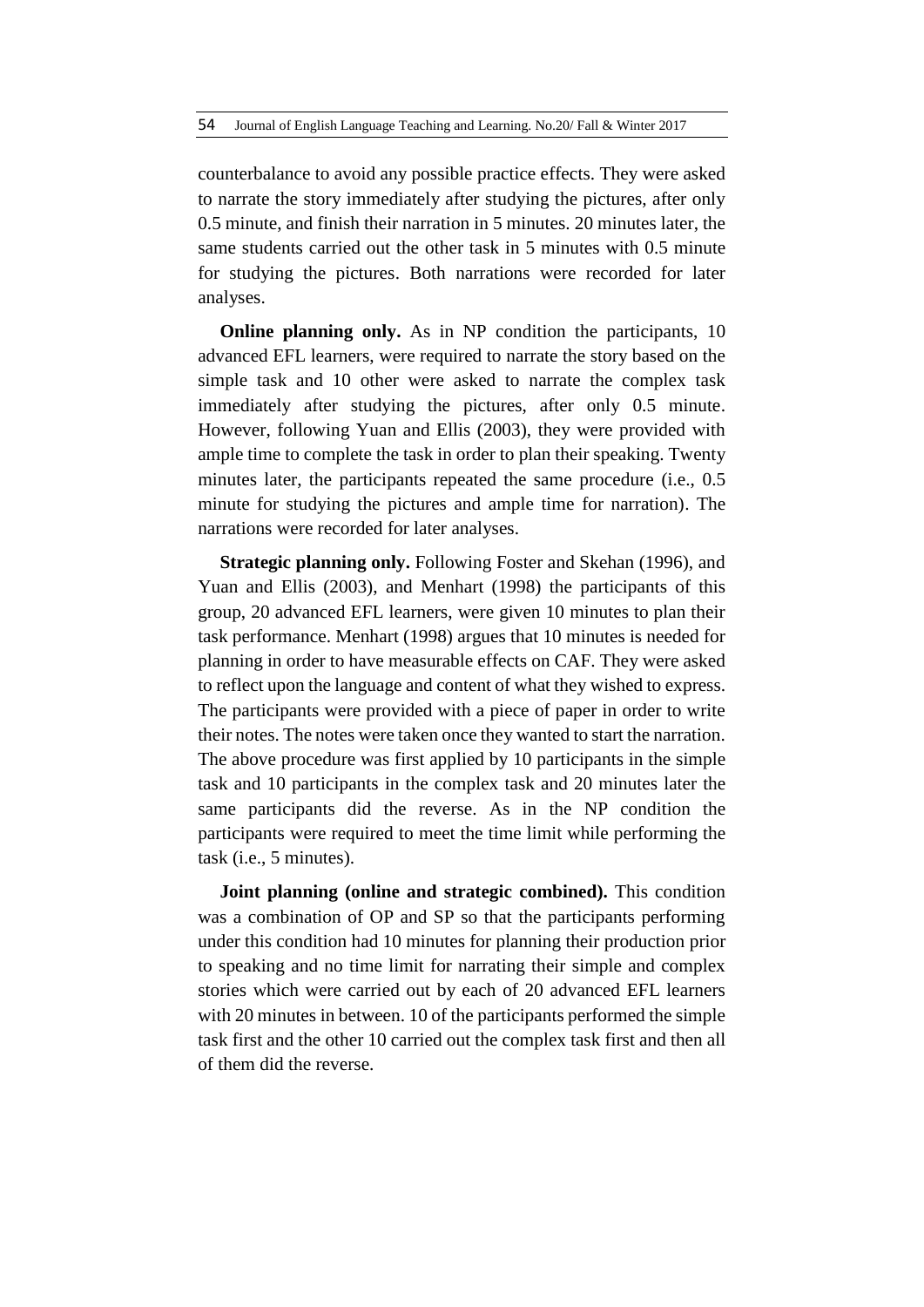The task conditions are summarized as follows:

# Table 1

| Task      | Task         | Pre-task      | Performance |
|-----------|--------------|---------------|-------------|
| condition | complexity   | planning time | time        |
| No        | Simple task  | No time       | 5 minutes   |
| planning  | Complex task | No time       | 5 minutes   |
| On-line   | Simple task  | No time       | Unlimited   |
| planning  | Complex task | No time       | Unlimited   |
| Strategic | Simple task  | 10 minutes    | 5 minutes   |
| planning  | Complex task | 10 minutes    | 5 minutes   |
| Joint     | Simple task  | 10 minutes    | Unlimited   |
| planning  | Complex task | 10 minutes    | Unlimited   |

*Task conditions in the present study*

**The measures.** The following measures were utilized in the present study. The measures opted for were similar to those used in Skehan (1996), Yuan and Ellis (2003), Ellis and Barkhuzian (2005), and Baleghizadeh and Nasrollahi Shahri (2013).

*Complexity*: Syntactic complexity: This is calculated as the ratio of C-units (i.e., clauses) to T-units. Foster, Tonkyn, and Wiggleworth (2000) define a T-unit as "essentially a main clause plus any other clauses that are dependent upon it" (p. 360).

*Accuracy*. Error-free clauses: This is calculated by the percentage of error-free C-units relative to the total number of C-units produced by the learner (Robinson, Cadierno, & Shirai, 2009). Errors making a Cunit erroneous can be morphological, syntactic, or lexical.

*Fluency:* Speech rate: The measure of fluency to be used in the present study is "speech rate". For the purposes of the present study, speech rate is operationally defined as the total number of syllables produced by each participant divided by the amount of time spent by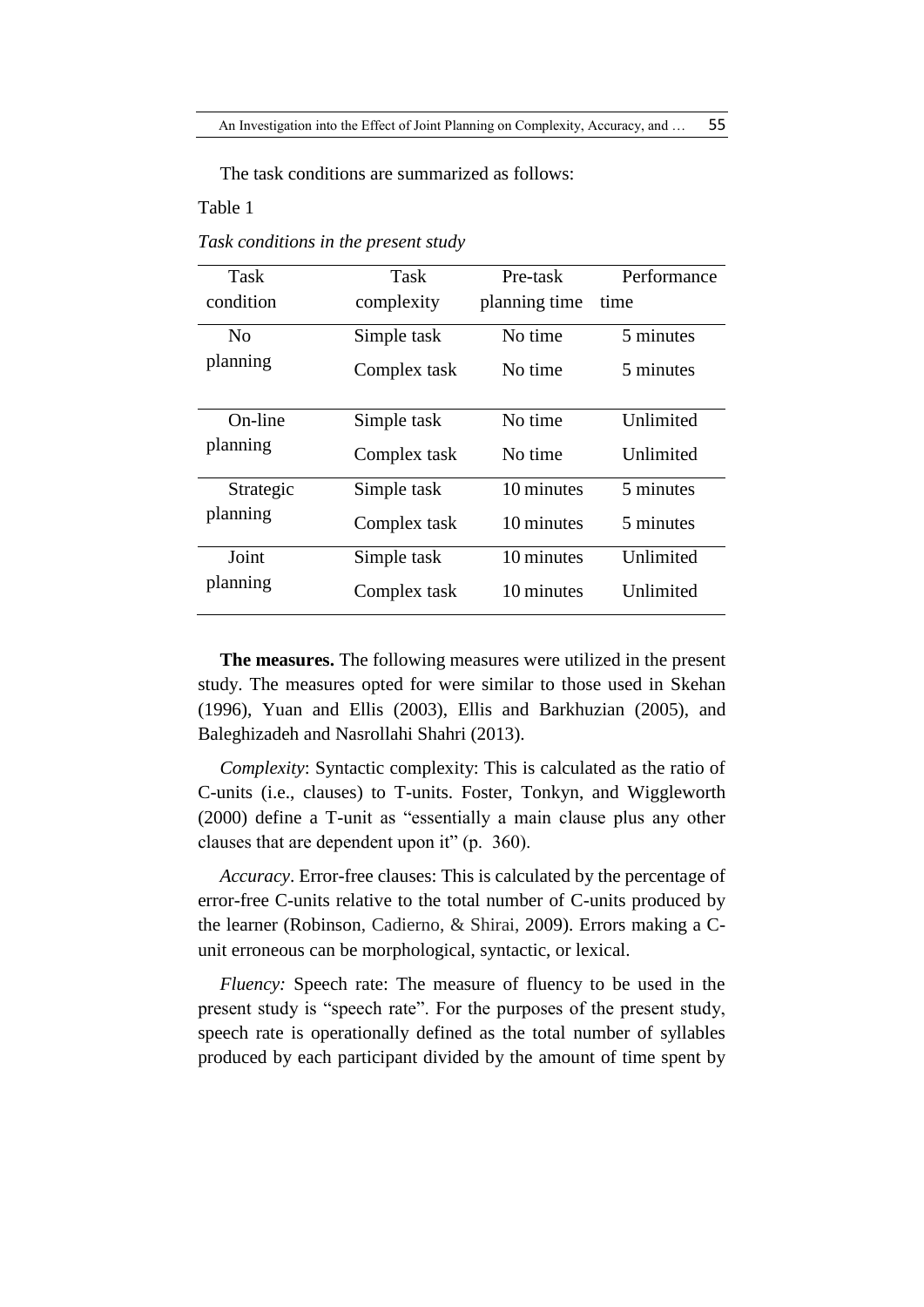the same participant to perform the narrative task. Hesitation and pause time is included in the total amount of time spent to perform the task.

# **Results**

In order to answer the research questions, three two-way repeated measures ANOVAs were run. It is worth mentioning that the normality of all data sets was checked via one-sample Kolmogorov-Smirnov and Shapiro-Wolf tests, and all data sets turned out to be normally distributed since the significance levels of all of them were greater than .05. Table 2 reports the descriptive statistics of the data. Table 3 presents the results of the two-way ANOVAs.

# Table 2

| Tasks           | Conditions                   | Complexity | Fluency | Accuracy |
|-----------------|------------------------------|------------|---------|----------|
| Simple<br>task  | Strategic<br>planning (STSP) | 1.7395     | 118.60  | .5105    |
|                 | On-line planning<br>(STOP)   | 1.4790     | 101.20  | .7965    |
|                 | Joint<br>planning<br>(STJP)  | 1.4606     | 112.10  | .7170    |
|                 | No-planning<br>(STNP)        | 1.4965     | 108.45  | .4920    |
| Complex<br>task | Strategic<br>planning (CTSP) | 1.5252     | 114.25  | .4735    |
|                 | On-line planning<br>(CTOP)   | 1.5253     | 94.65   | .6330    |
|                 | planning<br>Joint<br>(CTJP)  | 1.9825     | 100.05  | .7525    |
|                 | No-planning<br>(CTNP)        | 1.5149     | 98.70   | .4900    |

*Means for complexity, fluency, and accuracy across task complexity*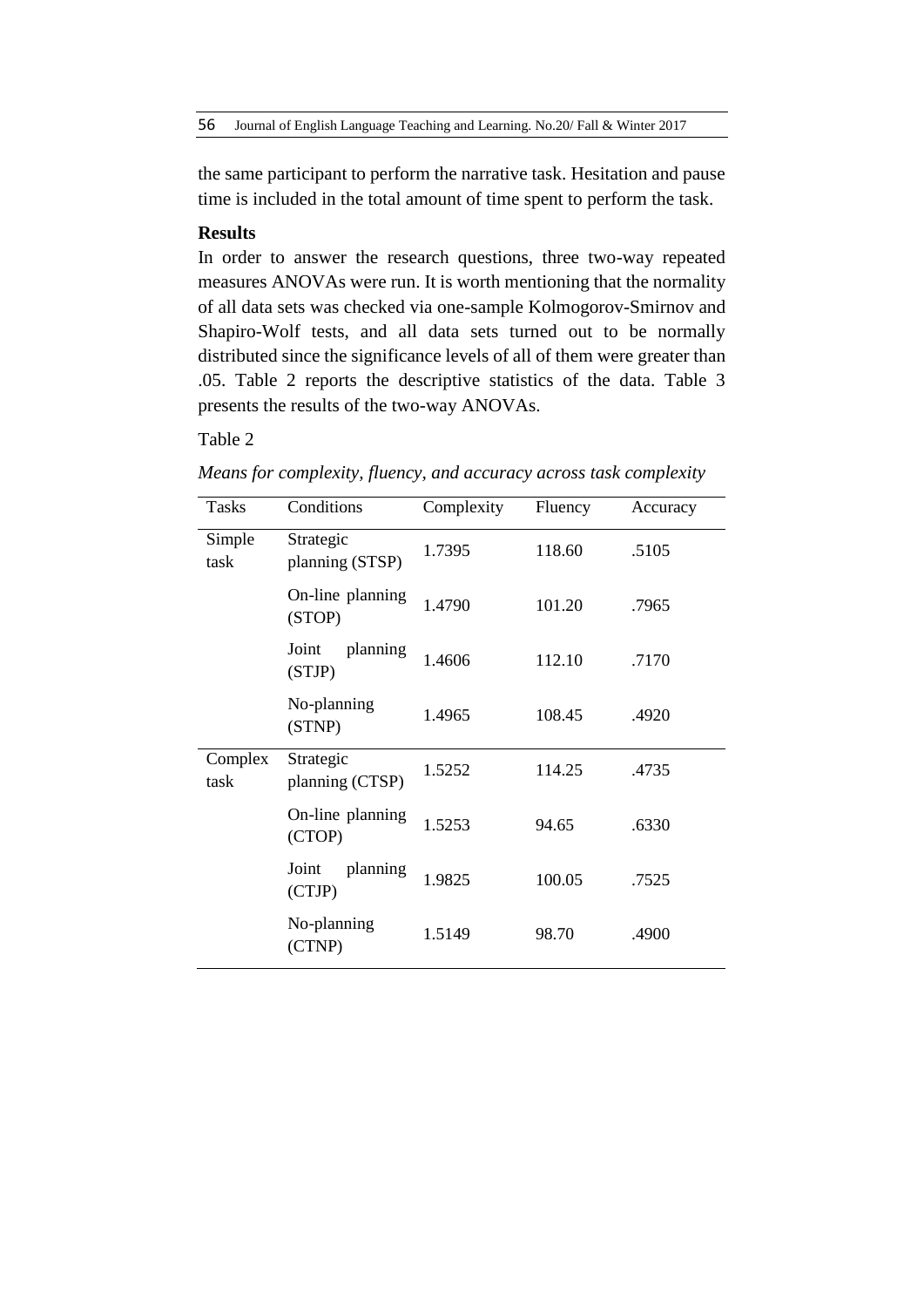# Table 3

*The results of two-way ANOVAS for complexity, fluency, and accuracy across task complexity*

| Measure    | Source                               | df F         |         | Sig. | Partial   | Eta |
|------------|--------------------------------------|--------------|---------|------|-----------|-----|
|            |                                      |              |         |      | Squared   |     |
| Complexity | <b>Tasks</b>                         | $\mathbf{1}$ | 24.487  | .000 | .244      |     |
|            | Tasks <sup>*</sup><br>Planning.group | 3            | 67.396  | .000 | .727      |     |
|            | Planning.groups                      | 3            | 11.426  |      | .000 .311 |     |
|            | Error(Tests)                         | 76           |         |      |           |     |
|            | <b>Tasks</b>                         | $\mathbf{1}$ | 34.623  | .000 | .313      |     |
| Accuracy   | Tasks <sup>*</sup><br>Planning.group | 3            | 37.067  | .000 | .594      |     |
|            | Planning.groups                      | 3            | 300.574 |      | .000 .922 |     |
|            | Error(Tests)                         | 76           |         |      |           |     |
| Fluency    | <b>Tasks</b>                         | $\mathbf{1}$ | 160.465 | .000 | .679      |     |
|            | Tasks <sup>*</sup><br>Planning.group | 3            | 6.957   | .000 | .215      |     |
|            | Planning.groups                      | 3            | 163.220 | .000 | .866      |     |
|            | Error(Tests)                         | 76           |         |      |           |     |

The first question concerned the role of planning types on the complexity across task complexity. Table 3 indicates the results of the effect of tasks, planning groups, and their interaction as follows, respectively: *F* (1, 76) = 24.487, *p* < .05,  $\eta_p^2$  = .311, *F* (3, 76) = 11.426,  $p < .05$ ,  $\eta_p^2 = .244$ , and  $F(3, 76) = 67.396$ ,  $p < .05$ ,  $\eta_p^2 = .727$ . As is clear, the impact of these on the complexity of the learners' performance was significant. It was also meaningful due to the high effect size based on Cohen (1988). Regarding accuracy, the results of the effect of tasks, planning groups, and their interaction were  $F(1, 76) = 34.623$ ,  $p < .05$ ,  $\eta_p^2 = 313$ , *F* (3, 76) = 300.574, *p* <.05,  $\eta_p^2 = 922$ , *F* (3, 76) = 37.067, *p*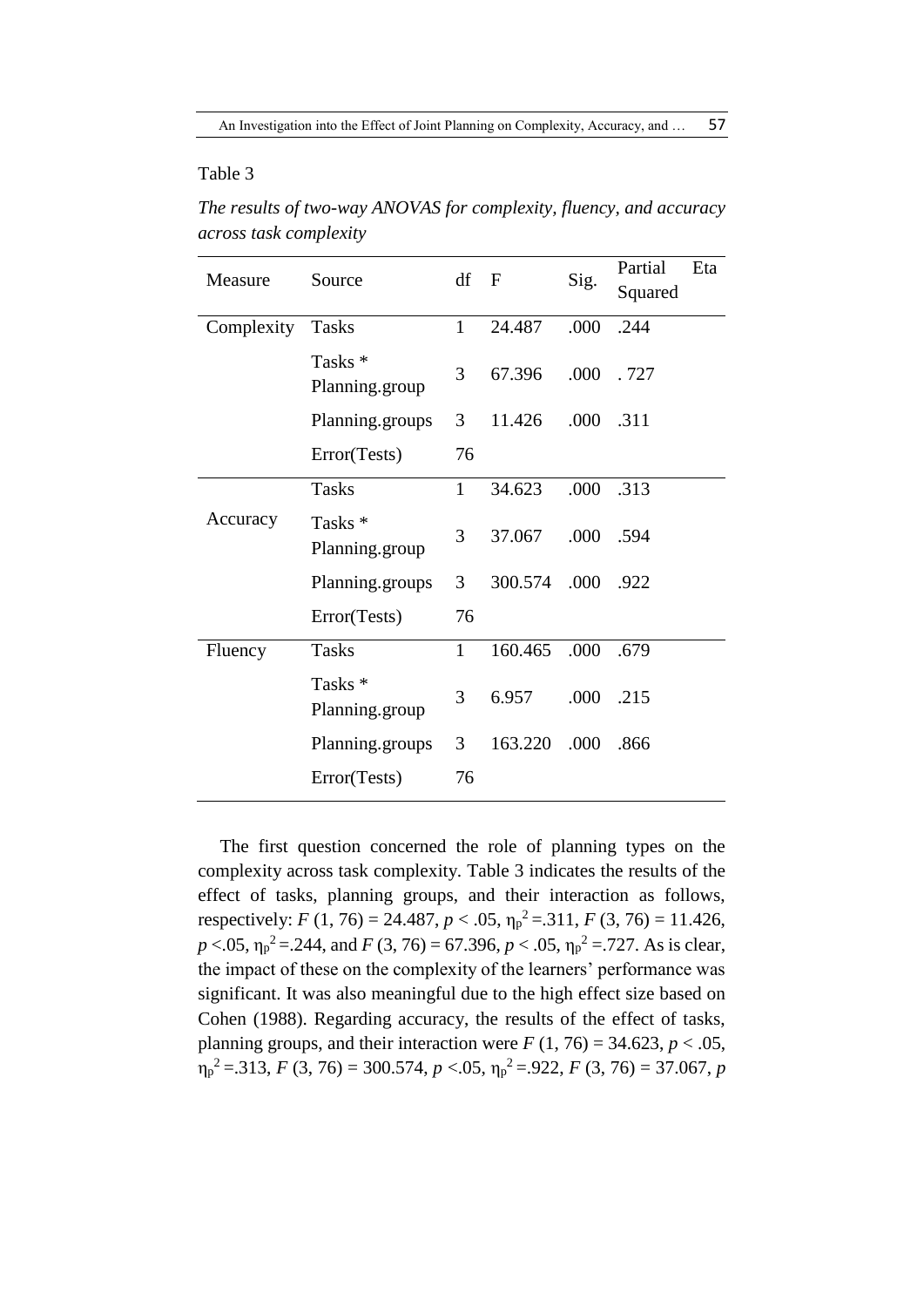$< .05$ ,  $\eta_p^2 = .594$ , respectively, all of which turned out to be significant and meaningful. In terms of fluency, significant and meaningful differences were found for tasks (F (1, 76) = 160.465, p < .05,  $\eta_p^2$  = .679), for planning groups ( $F(3, 76) = 163.220$ ,  $p < .05$ ,  $\eta_p^2 = .866$ ), and for their interaction (F (3, 76) = 6.957, p < .05,  $\eta_p^2 = 215$ ). These findings run counter to the null hypotheses posed in this study. Since the differences were significant for all measures, a post hoc analysis was run to see where this difference lied. Table 4 presents the results of the post hoc analysis related to the differences among groups.

### Table 4

|                     | Complexity                |      | Accuracy                  |      | Fluency                   |      |
|---------------------|---------------------------|------|---------------------------|------|---------------------------|------|
| Planning.<br>Groups | Mean<br><b>Difference</b> | Sig. | Mean<br><b>Difference</b> | Sig. | Mean<br><b>Difference</b> | Sig. |
| $SP-OP*$            | .1302                     | .043 | $-.2228$                  | .000 | 18.50                     | .000 |
| $SP-JP$             | $-.0892$                  | .268 | $-.2428$                  | .000 | 10.35                     | .000 |
| <b>SP-NP</b>        | .1266                     | .050 | .0010                     |      | 1.000 12.85               | .000 |
| $OP-JP$             | $-2194$                   | .000 | $-.0200$                  |      | $.354 - 8.15$             | .000 |
| <b>OP-NP</b>        | $-.0036$                  |      | 1.000.2238                | .000 | $-5.65$                   | .000 |
| <b>JP-NP</b>        | .2159                     | .000 | .2438                     | .000 | 2.50                      | .44  |
|                     |                           |      |                           |      |                           |      |

*The results of the post hoc analysis for all measures from simple to complex tasks in each group* 

\* SP= Strategic planning group; OP=on-line planning group; JP= joint planning group; NP= no planning group

As can be seen in Table 4, the differences among all groups in different measures were significance, but the complexity of the SP and JP groups, the complexity of the OP and NP groups, the accuracy of the SP and NP groups, the accuracy of the NP and SP groups, and the fluency of the JP and NP groups.

The interaction of groups and task complexity was also significant. Table 5 reports its post hoc analysis.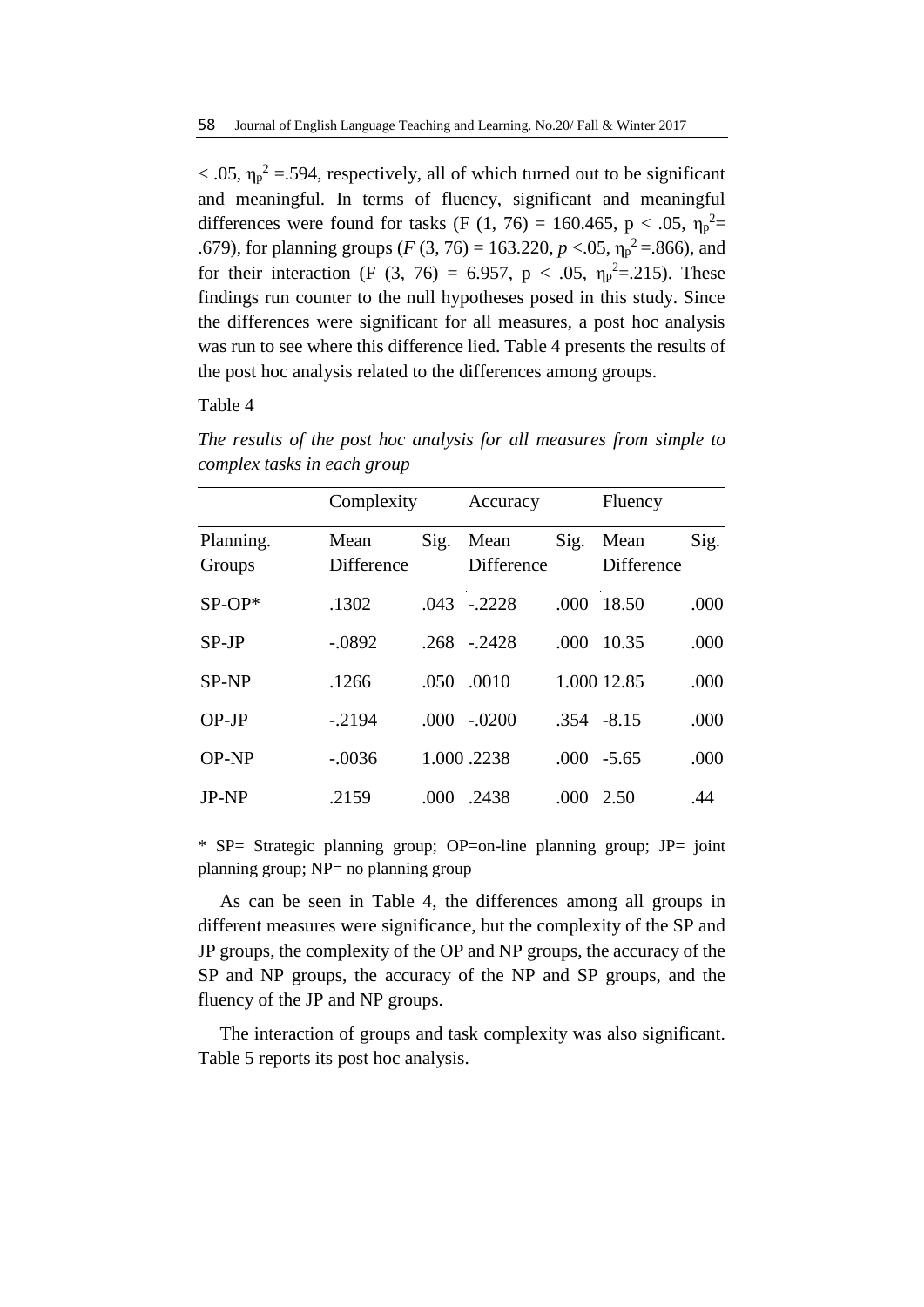# Table 5

*The post hoc analysis for complexity, accuracy, and fluency across task complexity*

|                    |                   | Complexity        |           | Accuracy                | Fluency                 |       |
|--------------------|-------------------|-------------------|-----------|-------------------------|-------------------------|-------|
| <b>Tasks</b>       | Groups Mean       | <b>Difference</b> |           | Sig. Mean<br>Difference | Sig. Mean<br>Difference | Sig.  |
| Simple             | SP-OP .260        |                   | .000 .305 |                         | .000 17.400             | .000  |
|                    | SP-JP .279        |                   | .000 .286 |                         | .000 6.500              | .000  |
|                    | SP-NP .243        |                   | .000 .080 |                         | .000 10.150             | .000  |
|                    | OP-JP $.018$      |                   | 1.000.206 |                         | $.000 - 10.900$         | .000  |
|                    | <b>OP-NP-.018</b> |                   | 1.000.225 |                         | $.000 -7.250$           | .000  |
|                    | $JP-NP - .036$    |                   |           | 1.000-.019              | 1.0003.650              | .042  |
| Complex JP-SP .457 |                   |                   | .000 .143 |                         | $.000 - 14.200$         | .000  |
|                    | JP-OP .457        |                   | .000 .159 |                         | .000 5.400              | .000  |
|                    | JP-NP .468        |                   |           | $.000 - 119$            | .000 1.350              | 1.000 |
|                    | $SP-NP$ .010      |                   | 1.000.279 |                         | .000 15.550             | .000  |
|                    | OP-SP .000        |                   | 1.000.263 |                         | $.000 - 19.600$         | .000  |
|                    | OP-NP .010        |                   | 1.000.016 |                         | 1.000-4.050             | .006  |
|                    |                   |                   |           |                         |                         |       |

Table 5 indicates that in the simple task, the participants in the SP significantly outperformed the other groups in terms of complexity, accuracy, and fluency. The OP group significantly performed better than JP and NP groups in terms of accuracy, and worse than JP and NP groups in terms of fluency. The JP group significantly produced more fluent language than the NP group. The differences in the means of the OP and JP, OP and NP, and JP and NP groups in terms of complexity, and the difference in those of the JP and NP groups regarding accuracy were not significant.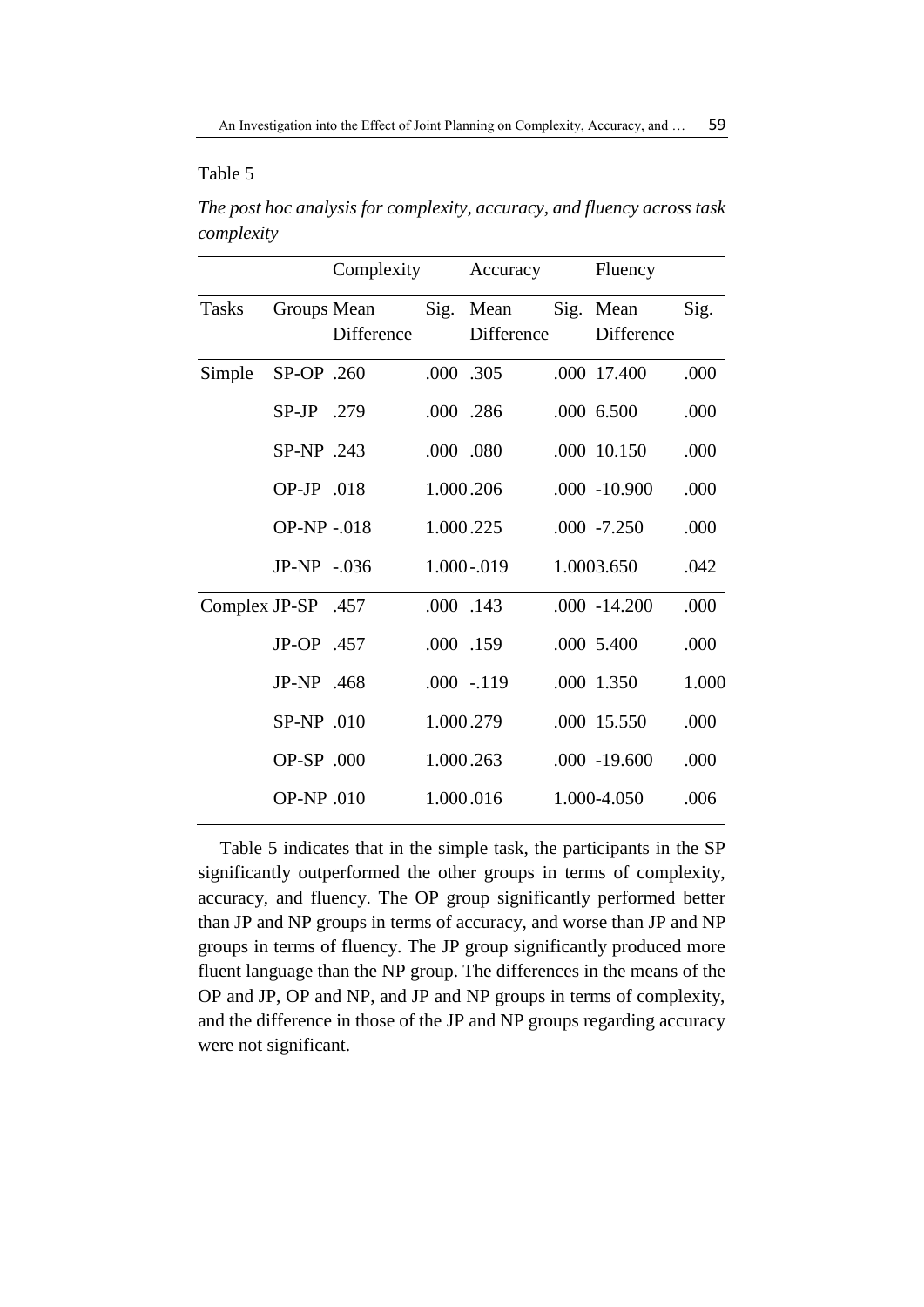In the complex task, the JP group outperformed other groups regarding complexity and accuracy. Concerning fluency, the JP group significantly did better than the OP group and worse than the SP group; however, the difference in the means of the JP and NP was not significant. The SP group significantly did better than the NP group regarding accuracy and fluency. The OP group significantly outperformed the SP group in terms of accuracy, and significantly did worse than this group regarding fluency. The NP group significantly generated more fluent language than the OP group. The differences in the means of the SP and NP, OP and SP, and OP and NP groups were not significant in terms of complexity, those of the OP and NP groups in terms of accuracy was not significant, and those of the JP and NP groups were not significant regarding fluency. Table 6 provides the performance of each group from the simple to complex tasks.

# Table 6

*The performance of groups from the simple to complex tasks in terms of complexity, accuracy, and complexity*

| Condition            | Groups    | Complexity  | Accuracy    | Fluency   |
|----------------------|-----------|-------------|-------------|-----------|
| From                 | SP        | sig. lower* | sig. lower  | sig.lower |
| simple to<br>complex | <b>OP</b> | non-sig.    | sig. lower  | sig.lower |
| tasks                | JP        | sig. higher | sig. higher | sig.lower |
|                      | NP        | non-sig.    | non-sig.    | sig.lower |

\*Sig.lower/higher= from the simple to complex tasks, the measure significantly decreases/increased. Nonsig = not significant.

As can be seen from Table 6, the fluency of all groups significantly decreased in the complex task. The complexity and accuracy of the SP group significantly reduced, and those of the JP group significantly augmented. Following Skehan (2014), a Pearson product-moment correlation was run to assure the relationship between accuracy and complexity in the JP group. The results revealed that based on Cohen (1988), the correlation between complexity and accuracy was significantly strong and positive, i.e.,  $r = .595$ ,  $n = 20$ ,  $p = .006$ . Figure 1 illustrates the findings.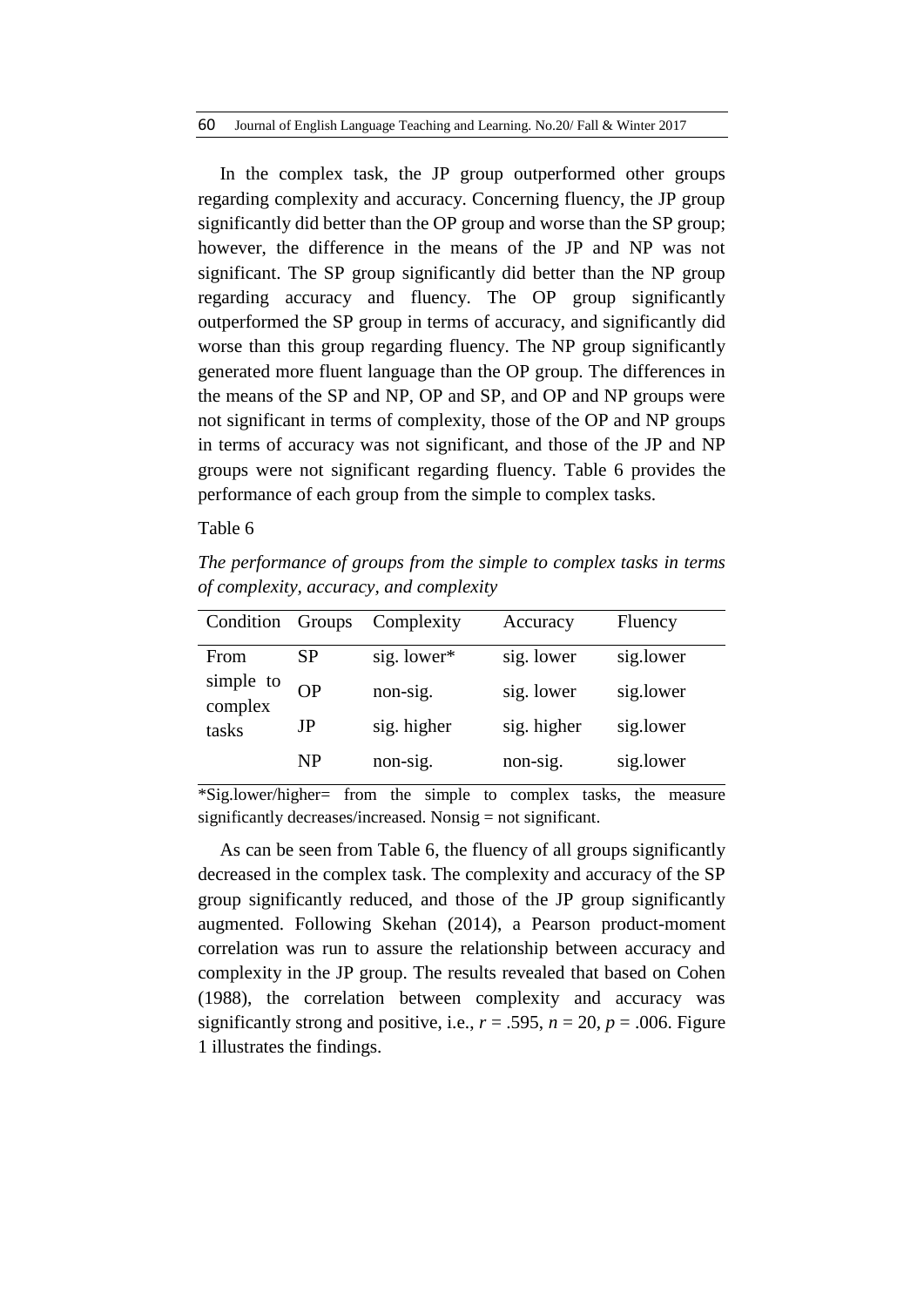

*Figure 1.* The performance of learner the groups across task complexity in terms of complexity, accuracy, and fluency respectively (blue line=simple task; green line=complex task).

#### **Discussion**

The present study was an attempt to shed some light on the planning dimension of TBLT from an angle which has not enjoyed researchers' proper attention: joint planning which is the combination of pressured online and strategic planning types. The present study put joint planning under the spotlight and made a comparison between four task planning conditions: joint planning (strategic combined with online), strategic planning, pressured on-line planning, and no-planning as the control group across task complexity.

The discussion section, in what follows, is divided into different parts each comparing joint planning with the other planning conditions one at a time in two simple and complex tasks.

#### **Simple task**

**Joint planning versus strategic planning.** The first comparison is made between joint planning group (JPG) and strategic planning group (SPG) and as illustrated in the previous section the complexity in the SPG was significant, while it was not significant in the JPG. Regarding accuracy, the participants in the JPG outperformed those of SPG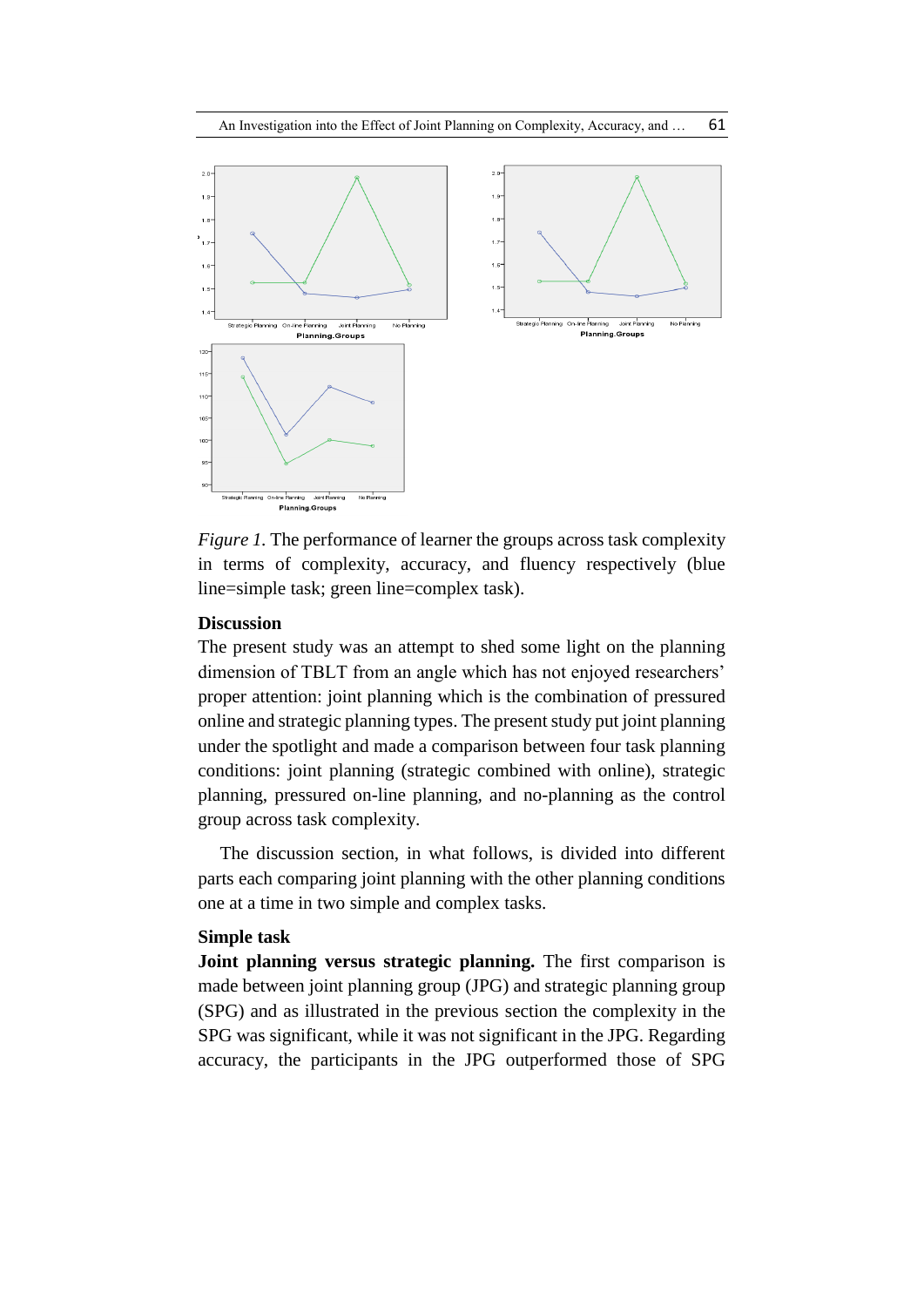significantly. As for fluency, both groups had significant results, although the mean of SPG was higher.

These findings can be explicated on several grounds. Firstly, as far as strategic planning is concerned, Ellis (2009) argues that it enhances conceptualization in terms of Levelt's (1989) model, and the lighter burden of conceptualization in its own turn, Foster and Skehan (1996) predict, can lead to improvements in complexity and fluency. The present study completely accords with their predictions on both complexity and fluency and the findings are in line with other studies in the literature (Mehnert, 1998; Mochizuki & Ortega, 2008).

Nonetheless, when strategic and online planning joined forces in the JPG the prediction for enhanced complexity was not confirmed and was replaced by improved accuracy, though fluency remained significant. It seems that when learners were given the chance to plan ahead in the SPG, they conceptualized an internal plan, in Levelt's (1989) terms, and the devised plan remained intact in the formulation and articulation phases since the learners did not have any time for online planning which resulted in complex production, while when they had time for both pre- and while-task planning in the JPG their internal speech changed and lost its complexity and gained more accuracy instead due to enjoying the opportunity for having time to plan while speaking and in light of more time for monitoring. In other words, in the JPG the influence exerted by online planning outweighed that of strategic planning resulting in more accurate language meaning that when learners have time to think while they are speaking their working memory has the opportunity to access the syntactic information and monitor the output which can justify the improved performance of the JPG with respect to accuracy (Yuan & Ellis, 2003). This shift of attention from complexity towards accuracy is also in line with the explanation put forward by Ellis (2009) according to which "the demands of on-line production may sometimes override the benefits accrued from strategic planning" (p. 498).

The findings of the present study thus far provide support for Skehan's (1998, 2009) Trade-off Hypothesis since the learners could not pay heed to accuracy and complexity at the same time in the case of narrative simple task (Ellis, 2005). That is, when learners took risk to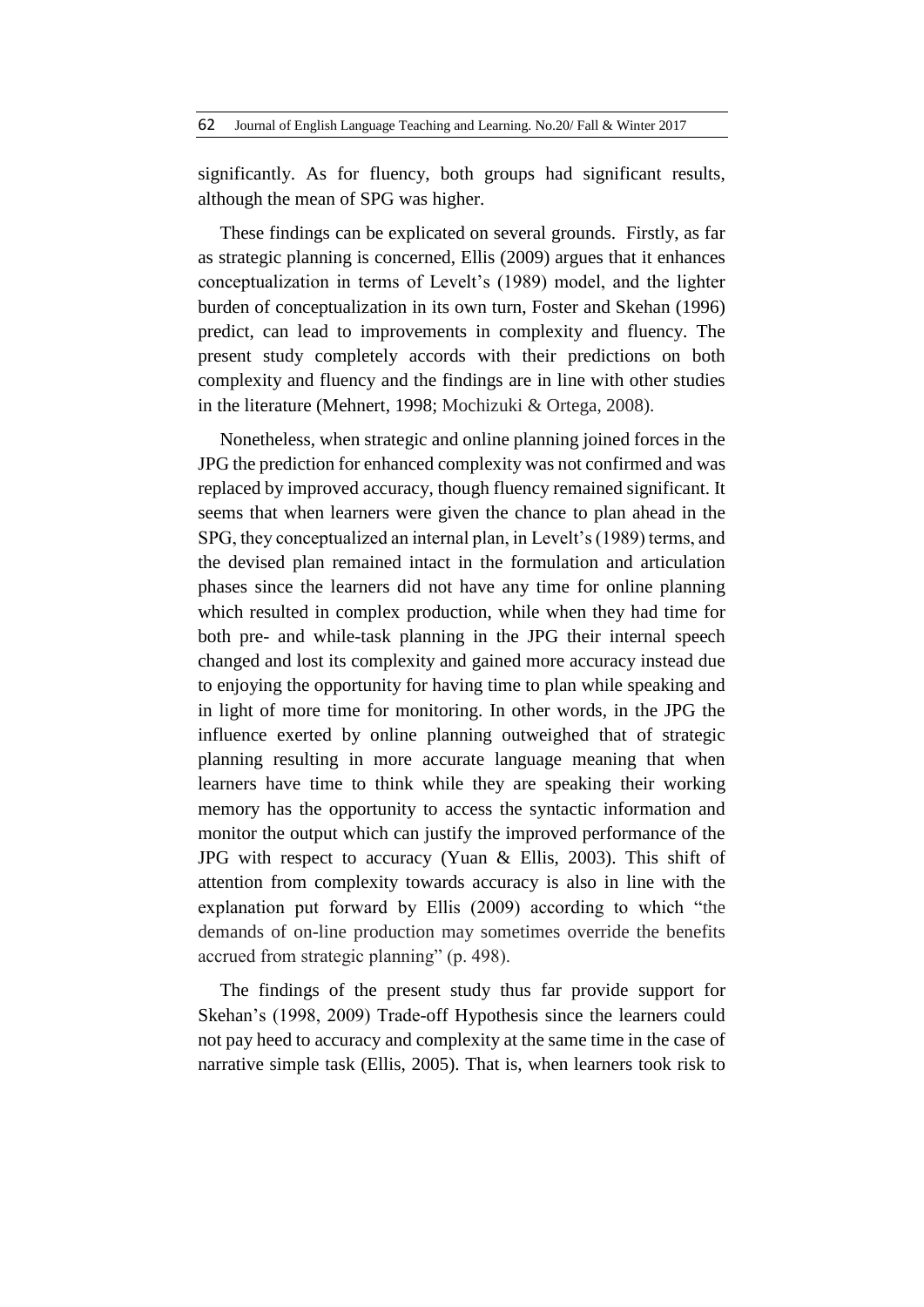push at the boundaries of their comfort zone their accuracy suffered, and when they focused on controlling their resources to solidify accuracy, their complexity suffered.

Concerning fluency, both JPG and SPG had significant performances. This was predictable since both groups had the chance to plan ahead or in Levelt's (1989) terms conceptualize and devise an internal speech which assisted them in the formulation and articulation phases resulting in significant fluency (Foster & Skehan, 1996). The mean in SPG's fluency was, however, higher than that of JPG's. It seems that since the participants in the SPG did not plan while carrying the task out they performed it more fluently, but the participants in JPG were slowed down with online planning. This justification accords with the dominant belief in the literature that online planning proves costly for fluency and slows learners down since with respect to Skehan's (1998) cognitive approach when provided with the opportunity for during-task planning, learners bring their rule-based system to the fore and hold their exemplar-based system back which led the JPG to have a lower mean of fluency compared to SPG.

**Joint planning versus online planning.** The second comparison is made between joint planning group (JPG) and online planning group (OPG) and as illustrated above, neither JPG nor OPG had a significant performance as far as complexity is concerned. Regarding accuracy, the participants in both JPG and OPG had a significant performance, although the latter had a higher mean. As for fluency, the JPG had a significant performance, whereas the OPG did not.

The effects of online planning on fluency is the clearest of all compared to accuracy and complexity, since given learners' focus on formulation and rule-based system, it is plausible to foresee a decrease in fluency which held for the present study in OPG resulting in an insignificant fluency in line with other studies (Ellis, 2005; Yuan & Ellis, 2003; Ellis, 2009).

Regarding the influence of during-task planning on accuracy and complexity of oral production, studies have found a benefit for both, although limited (Ahmadian & Tavakoli, 2010; Ellis & Yuan, 2004; Yuan & Ellis, 2003). Nonetheless, according to Ellis (2005) accuracy is more probable to enjoy more improvement, as it did in the present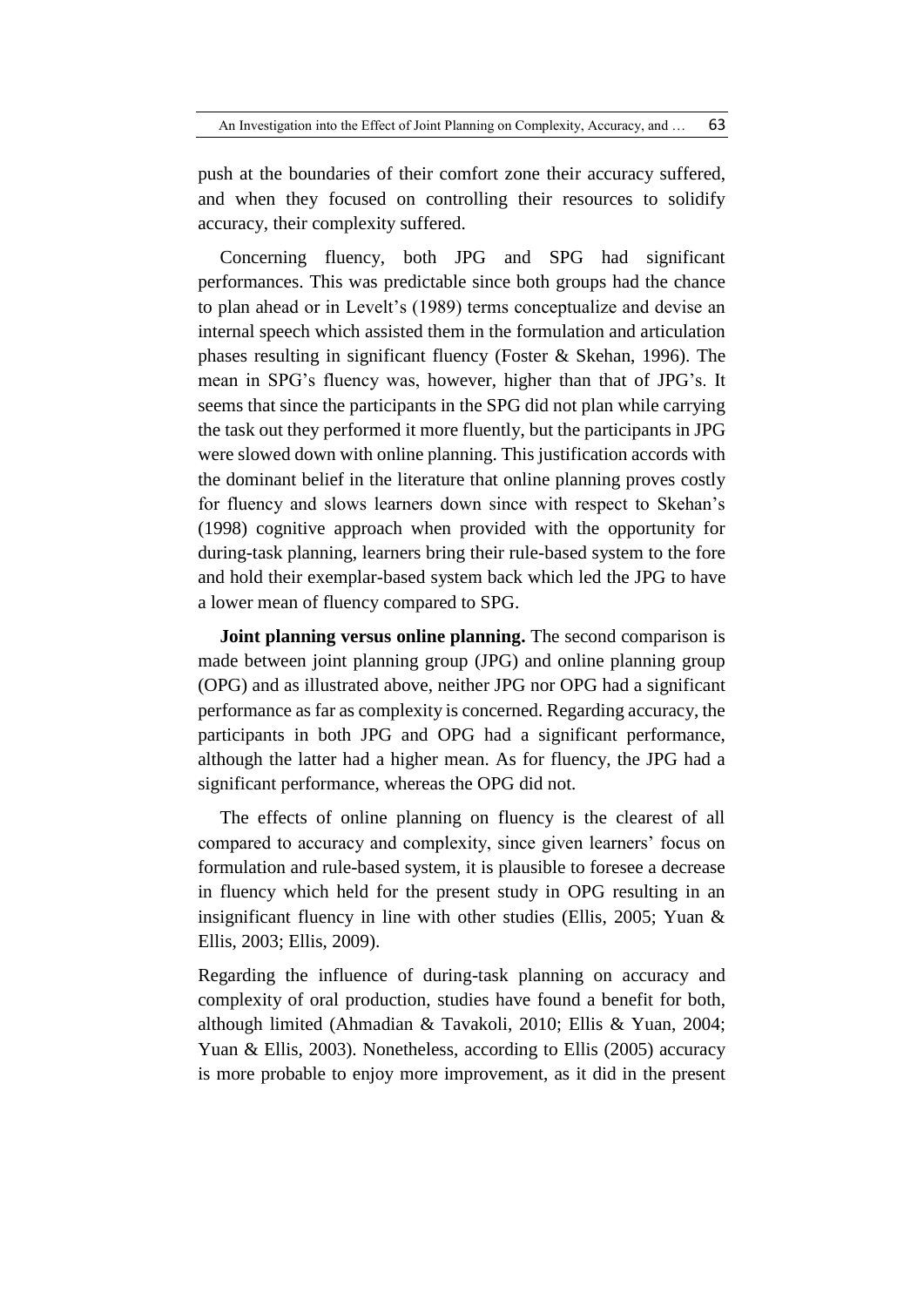#### 64 Journal of English Language Teaching and Learning. No.20/ Fall & Winter 2017

study, since "within-task planning may prove beneficial to formulation and also afford time for the controlled processing required for monitoring. As a result, accuracy might increase" (Ellis, 2005, p. 14). The OPG's elevated accuracy can also be explained drawing on Levelt's (1989) model which argues planning assists learners in the formulation stage since they have time to choose the structures they want to translate their conceptualization into. More precisely, online planning is hypothesized to assist learners in three ways: 1) it helps them to access their grammatical resources during speaking more carefully; 2) it expedites the process of monitoring before production; and 3) it helps learners monitor their production after their production (Hsu, 2015; Yuan & Ellis, 2003). In terms of Skehan's (1998) cognitive approach, through online planning, learners draw on their rule-based system rather than their lexical system (Ellis, 2005). However, the lower mean of JPG's accuracy and their significant performance with reference to fluency can be due to the fact that since they had the chance to plan their speech before embarking upon the task, they already had a plan or internal speech as a result of conceptualization which led them to quicken their pace, while doing the task, at the cost of a few more errors compared to OPG.

The absence of any effect for complexity can be due to various reasons. To put it in Geng and Ferguson's (2013) terms "[T]his may be because the effects of planning are mediated by task type, learner proficiency level, and learner orientation while planning" (p. 983). Among these three factors, task type seems to be the most pertinent one in the present study. Since the participants were performing a simple task, they did not think about the relationship between pictures resulting in less use of hypotactic language such as subordinate clauses which led to a less complex production (Geng & Ferguson, 2013).

**Joint planning versus no-planning.** No-planning group (NPG) acted as the control group in the present study and neither did they have time for planning prior to nor while performing the task. The reason behind the existence of this group in the design of the study, in the first place, is that as Ellis (2009) argues interpreting the results of the planning studies in which there is not any control group is very difficult since the dearth of a control group makes the comparison amongst the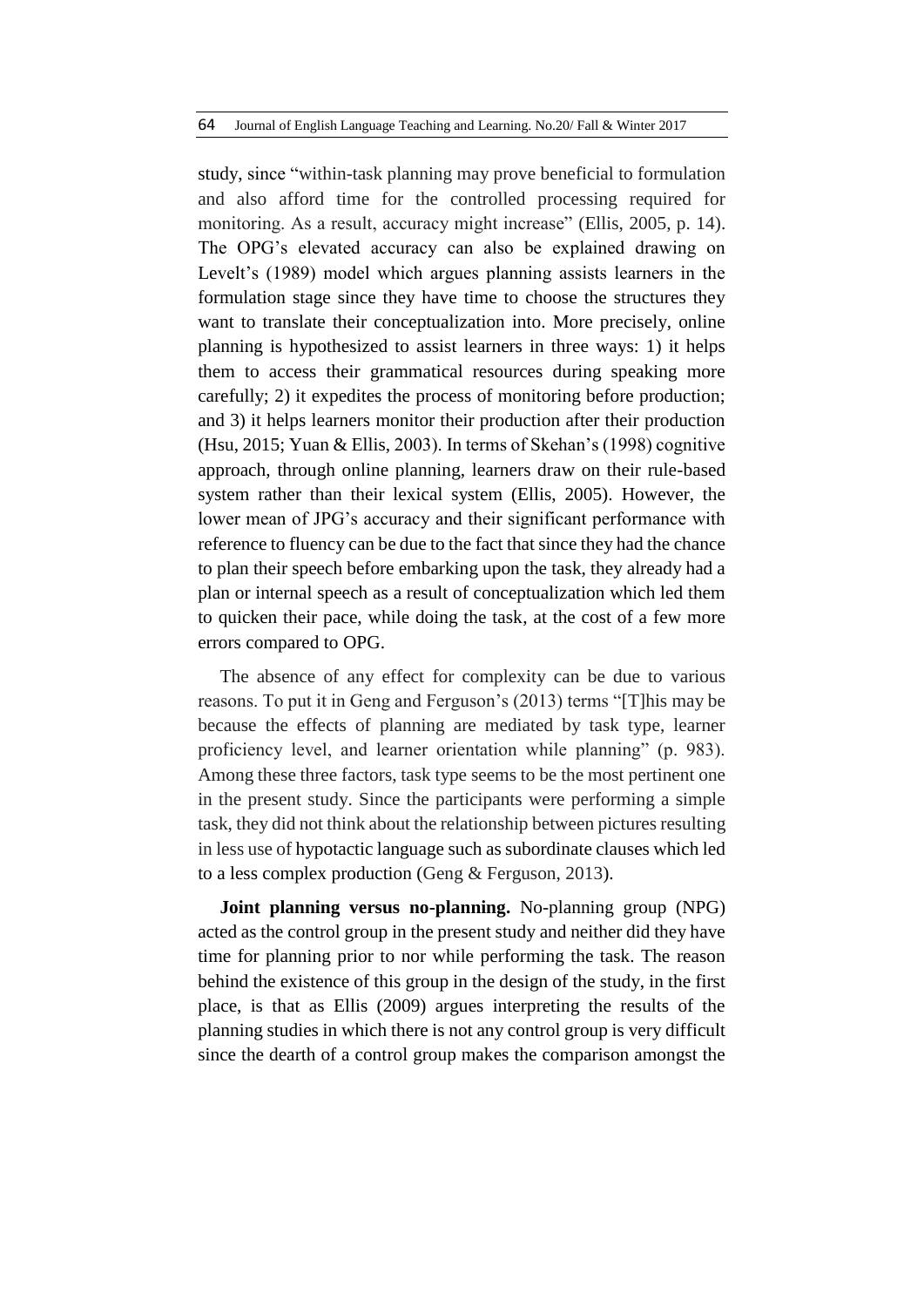groups very demanding if not impossible. In other words, the participants of this group did not have the opportunity to conceptualize before the task, in Levelt's (1989) terms, and they did not have a proper amount of time for formulation, either. As predicted, their performance was not significant in terms of complexity and accuracy since they are closely intertwined with conceptualization and formulation. As for fluency, their performance was significant, although the mean of their fluency was the lowest amongst the four groups in the simple task. These findings chime with the results of Li, Chen, and Sun (2014). The slight significance of NPG regarding fluency can be justified on the ground that since the task was simple, formulating the story did not occupy their whole attentional capacity so that they could formulate and articulate the story rather fast.

The presence of the control group illustrates that the results elaborated above in the other three groups are due to planning types adopted in each group.

# **Complex task**

**Joint planning group versus strategic planning group.** The joint planning group (JPG) had a significant performance in both complexity and accuracy but not in fluency. On the other hand, the strategic planning group (SPG) had a significant performance only regarding fluency.

The performances of both the SPG and OPG deteriorated as the task gained more complexity in line with predictions in the literature (Skehan & Shum, 2014). However, this prediction did not hold for the JPG since they had the opportunity to plan both prior and while performing the task and apparently this dual opportunity offset the influence of task complexity with the reorientation of participants' focus from fluency towards complexity and accuracy. That is to say, the simple task led the participants in the JPG to have an elevated performance in terms of accuracy and fluency; however, as the task became complex the participants gave the priority to accuracy and complexity to the detriment of fluency. Some explanation is in order at this point regarding the significant complexity and accuracy and insignificant fluency.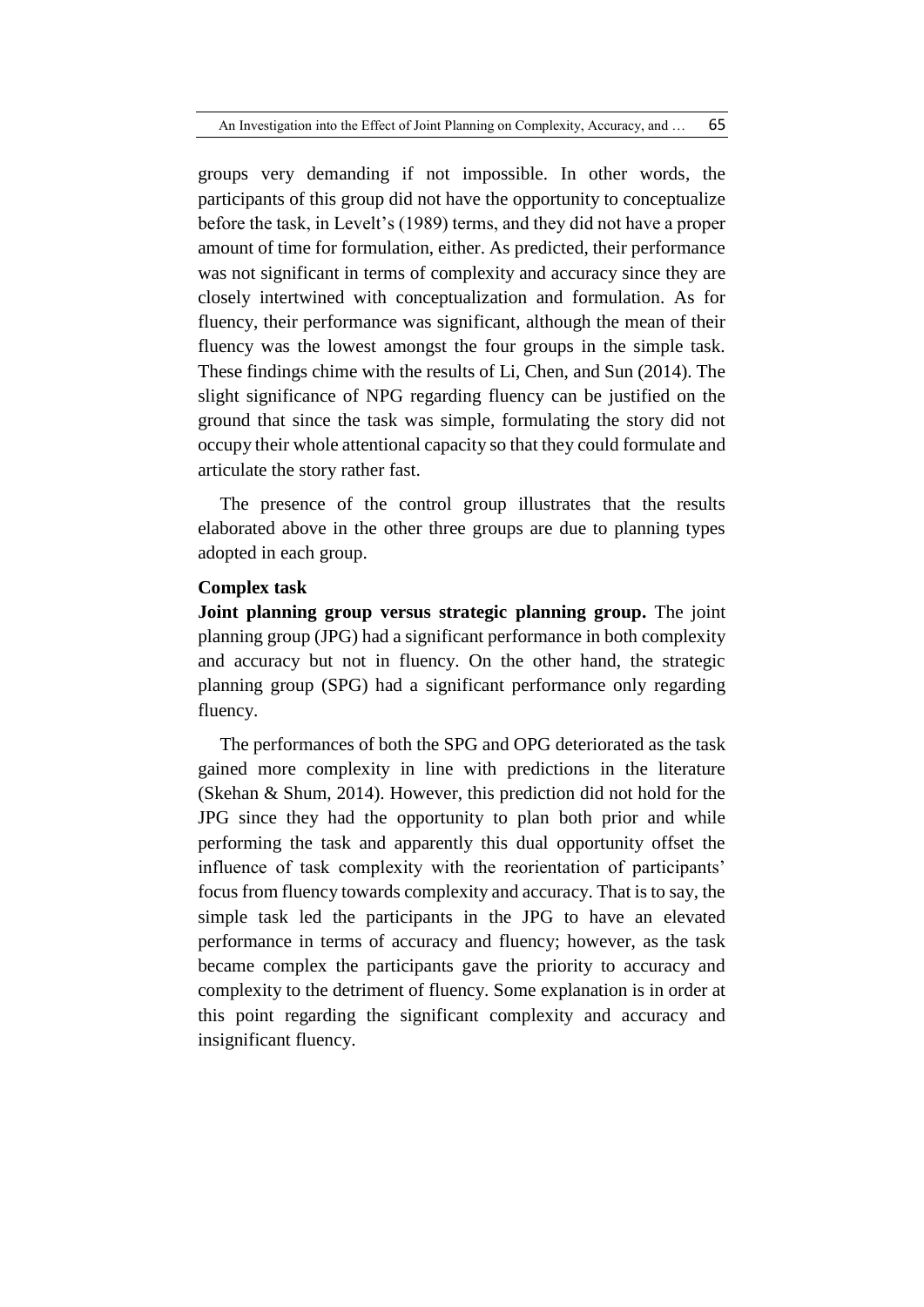Regarding the significant complexity, as Skehan and Shum (2014) argue when the task is complex, learners need to use more subordinate clauses in order to relate the pictures that results in elevated complexity. Furthermore, since the participants had the chance to plan before the task they could conceptualize, in Levelt's (1989) terms, so that they had a good head start as for complexity (Ellis, 2005, 2009). In other words, to put it in Wang and Skehan's (2014) terms "tasks which require information manipulation (i.e. those requiring the creation of a storyline to link a series of pictures) [the same as the present study] …are more difficult, but are associated with greater language complexity" (p. 156).

With regards to accuracy, since the participants had the opportunity to plan while doing the task they had access to their rule-based model (Skehan, 1998) and they could monitor their performance which was the case in both simple and complex tasks and since "speech monitoring is the key to accuracy" (Wang, 2014, p. 51), the participants' accuracy improved. The final explanation can be simply put in Wang and Skehan's (2014) terms who assert that "influences which singly might elevate performance in a single direction may, when operative together, raise performance in more than one area" (p. 156).

Drawing on Levelt's (1989) speech model, the differences between the performance of SPG and JPG can be explicated with a particular focus on the formulation stage since the differences between the mentioned groups can be traced back to this stage since both groups had the chance to plan before the task so as for conceptualization they were the same. According to this model, in the articulation stage learners first access their lexicon then their syntax (Levelt, 1989; Kormos, 2006). When the participants started performing the task, the SPG did not have any time for online planning and since the task was difficult and they had to think about relating the pictures together they opted for fluency which was the result of accessing the mental lexicon first rather than syntax. This earlier access to lexicon led fluency to come to the fore and complexity and accuracy to be less paid heed to. However, although the JPG accessed the lexicon first too, since they were not under any time pressure to complete the task, as a result of online planning, they gained access to their syntax and produced more complex and accurate speech to the detriment of fluency. It is noteworthy that the simultaneous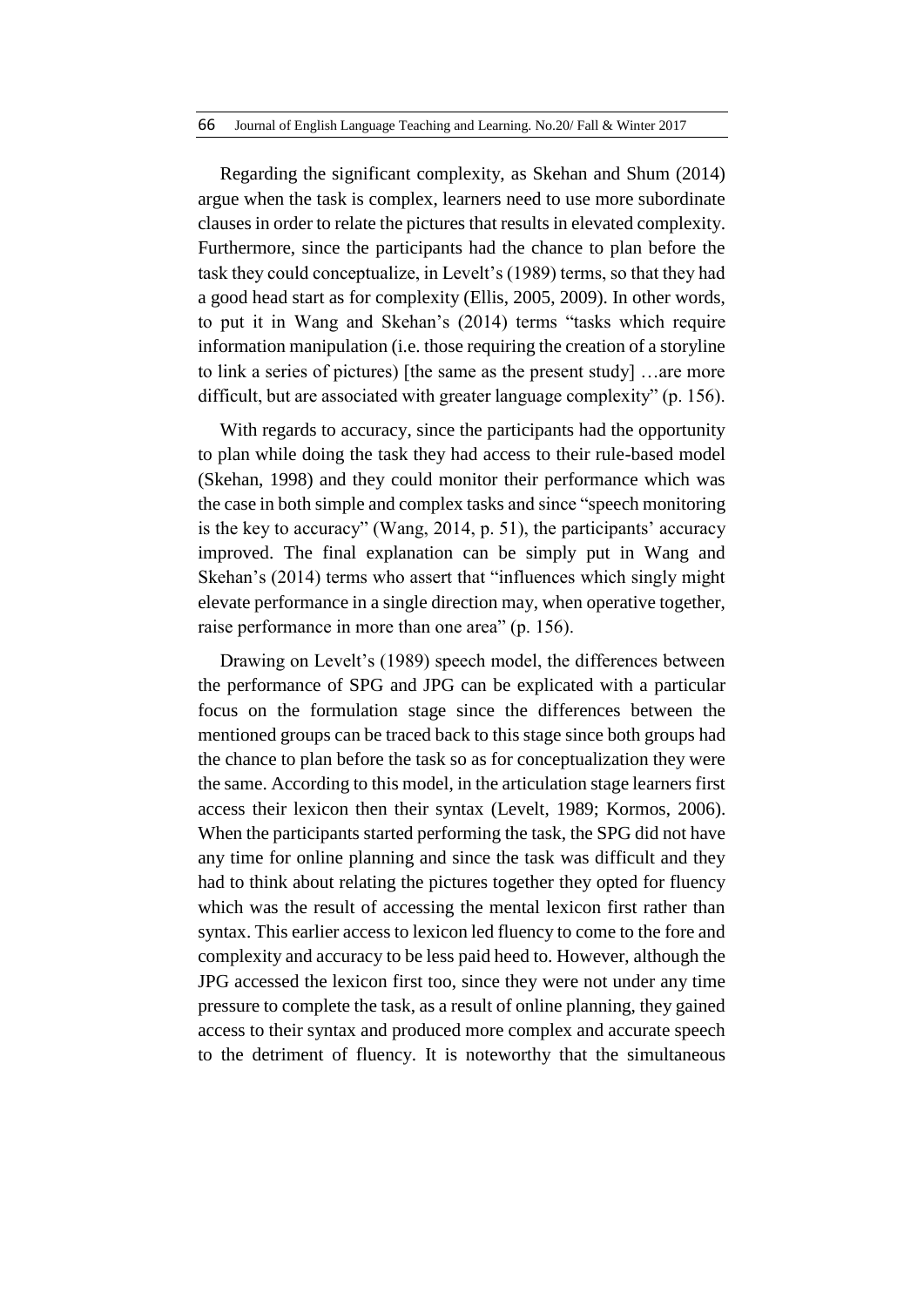significant accuracy and complexity of the present study accord with the findings of several studies (Foster & Skehan 1999, 2013; Tavakoli & Skehan 2005). At the first glance, due to significant results of both accuracy and complexity, it might be believed that, the findings of the present study are providing support for Robinson's (2001, 2011) Cognition Hypothesis. However, as Skehan (2009) argues in order for the simultaneous raised complexity and accuracy to support Robinson's (2001, 2011) Cognition Hypothesis, the two variables, complexity and accuracy, should be correlated, otherwise it is highly probable that some learners have raised accuracy and some others complexity. The correlation results of the present study, as illustrated in the previous chapter, show that complexity and accuracy are not significantly correlated so that the results of the present study fail to add support to Robinson's (2001, 2011) Cognition hypothesis.

As for fluency of the JPG, which was significant in the simple task but not in the complex one, apparently task structure has a clear effect on the speed at which the learners could perform the task since the participants in the simple task did not need to allocate any special attentional capacity to relating the pictures to each other which helped them with their fluency. Nevertheless, regarding the complex task, since they needed to pay heed to the relationship between the pictures and sequencing them, they had to lower their speed.

As mentioned above, the SPG performed significantly only in terms of fluency which was contrary to SPG of the simple task since they did significantly regarding complexity too. The deterioration of complexity is explicable since it is in line with Skehan's (1998, 2009) Trade-off Hypothesis. According to Wang and Skehan (2014) "the fundamental assumption is that if tasks become more difficult, the significance of attentional and memory limitations becomes greater" (p. 156). This assumption in the present study meant that when the participants were performing the complex task, they had to allocate a great amount of their attentional capacity to sequencing the pictures and relating them together, and since they did not have any time to think while they were performing the task, their internal speech which they had planned prior to performing the task changed since they were under time pressure in the formulation stage and they could not produce complex enough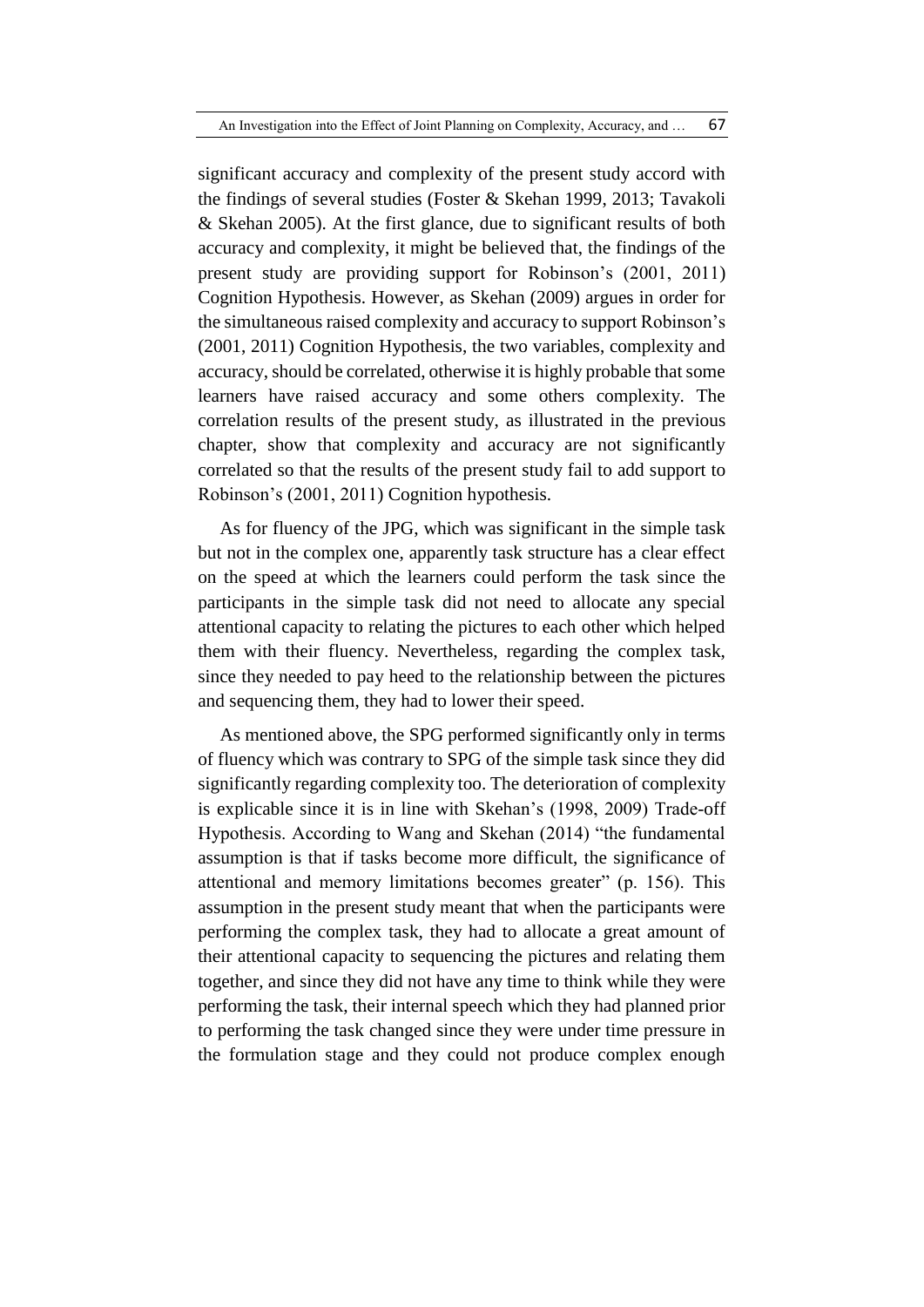language to meet the requirements of a significant complexity. On the other hand, the JPG of the complex task, as explicated above, had time to think and plan while doing the task in addition to the time they had before the task which meant that their internal speech preserved its complexity since they had enough time for formulation.

**Joint planning group versus online planning group.** The online planning group's (OPG) performance in both complex and simple tasks was similar meaning that their results were significant only in terms of accuracy. However, there was a small difference; the mean of accuracy in the complex task was lower than that of simple task. This was predictable since the task became more complex so that the participants had to allocate a larger amount of attentional capacity to sequencing the pictures of the task compared to the participants of the same group in the simple task which meant less attentional capacity for monitoring.

The findings of the present study in the complex task, in both strategic planning and online planning, accord with Skehan's Trade-off Hypothesis (1998, 2009). This hypothesis argues that complexity and accuracy are in conflict and usually they improve to each other's detriment due to limited attentional capacity unless this limited capacity is mitigated by means of optimal choice of planning (Skehan & Foster; 1997; Skehan & Wang, 2014; Wang, 2014), which was the case in the JPG of the present study.

**Joint planning group versus no-planning group.** The no-planning group (NPG) of the complex task was the control group as it was in the simple task. Contrary to their significant performance regarding fluency in the simple task, the participants of NPG of the complex task could not have any significant results which is plausible given the complex nature of the task. In other words, since the participants of this group did not have any time for planning neither prior to nor while performing the task, they did not have a proper amount of time for conceptualization or formulation meaning that they could not produce a language capable of meeting the requirements of significant complexity, accuracy, or fluency.

**JPG in the simple task versus JPG in the complex task.** With reference to complexity and accuracy, the JPG in the complex task performed in both significantly, but the JPG had a significant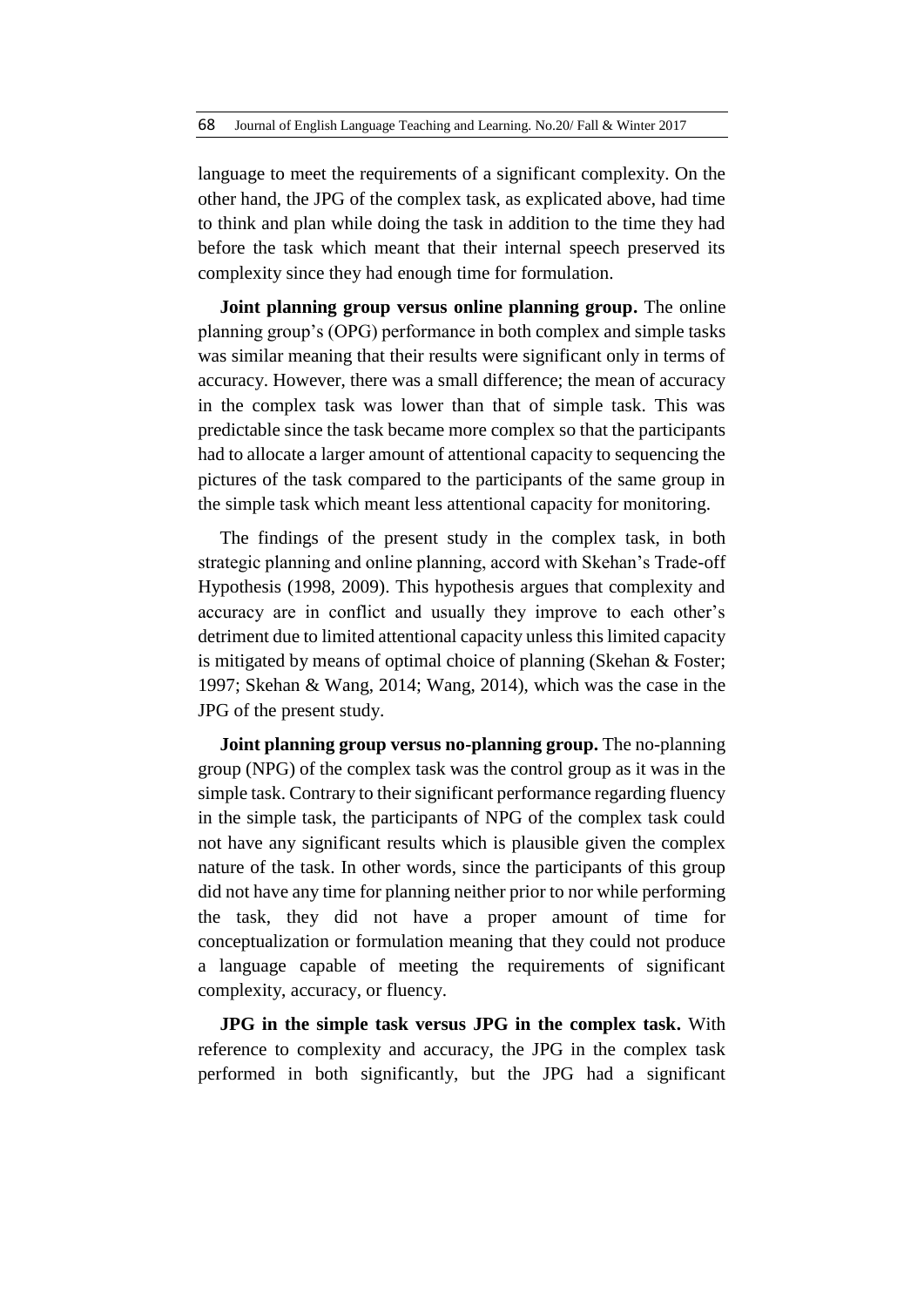performance only regarding accuracy in the simple task. Some explanation is in order in this respect. According to Tavakoli and Foster (2011) "syntactic complexity was supported by narrative storyline complexity and grammatical accuracy was supported by an inherently fixed narrative structure" (p. 37). In other words, according to Tavakoli and Foster (2011), a simple task leads to improved accuracy and a complex task results in enhanced complexity. The improved accuracy in JPG of the simple task is in line with Tavakoli and Foster's (2011) findings and the significant complexity in JPG of the complex task, also, accords with their postulation; however, the improved accuracy in the latter runs counter to their findings which can be explicated based on the combined effects of strategic and online planning. In other words, it seems that, although strategic and online planning do not have an accumulative effect on accuracy and complexity in the simple task, they do in the complex task. One of the contributing reasons in this respect is that, in the simple task, because of the clear storyline, the participants did not need to pay attention to connecting the pictures so that they became more fluent and accurate (Tavakoli & Foster, 2011). However, as for the complex task, they had to discover the relationship between the pictures in order to be able to complete the task so that fluency decreased and the attempt to relate the pictures resulted in more use of hypotactic language such as subordinate clauses using for example while and although which led to more complex language under the effect of strategic planning, and at the same time since they had the opportunity to plan online, they could monitor the result of their strategic planning so that their language enjoyed a significant amount of accuracy, although to the detriment of fluency (Geng & Ferguson, 2013, Skehan & Shum, 2014).

### **Conclusions**

The study compared four different planning types across task complexity aiming to enrich our understanding of the effect of different planning types on learners' CAF. Regarding the pedagogic implications of the present study, if the task is simple both joint planning and strategic planning are efficient and the choice depends on the focus of the task in a real pedagogic context, meaning that with choosing the former the teacher can orientate students' attention towards accuracy and fluency and with picking the latter students' focus will switch and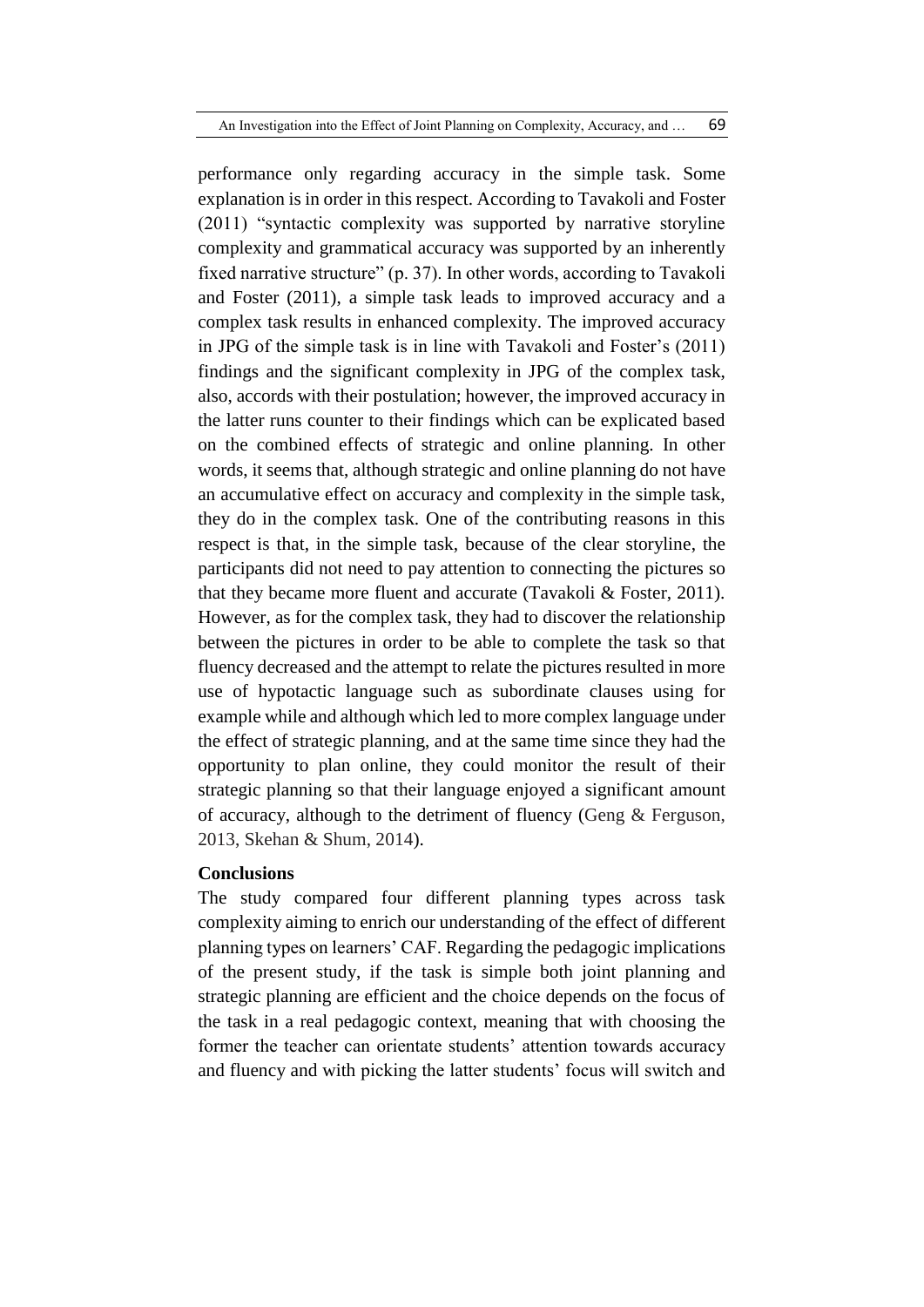be drawn towards accuracy and complexity. On the other hand, with reference to a complex task, apparently joint planning is the best option since it can boost accuracy and complexity simultaneously, unless the teacher intends to implement a fluency practice in which case strategic planning will be the optimal choice. The choice of the correct type of planning for the specific intended outcomes (i.e., elevated complexity, accuracy, or fluency) is explicable with reference to the Trade-off Hypothesis (1998, 2009) since "Trade-off is a fundamental constraint, and then a major contribution of task research is to explore how task characteristics and task conditions can mitigate its effects" (Wang & Skehan, 2014, p. 156).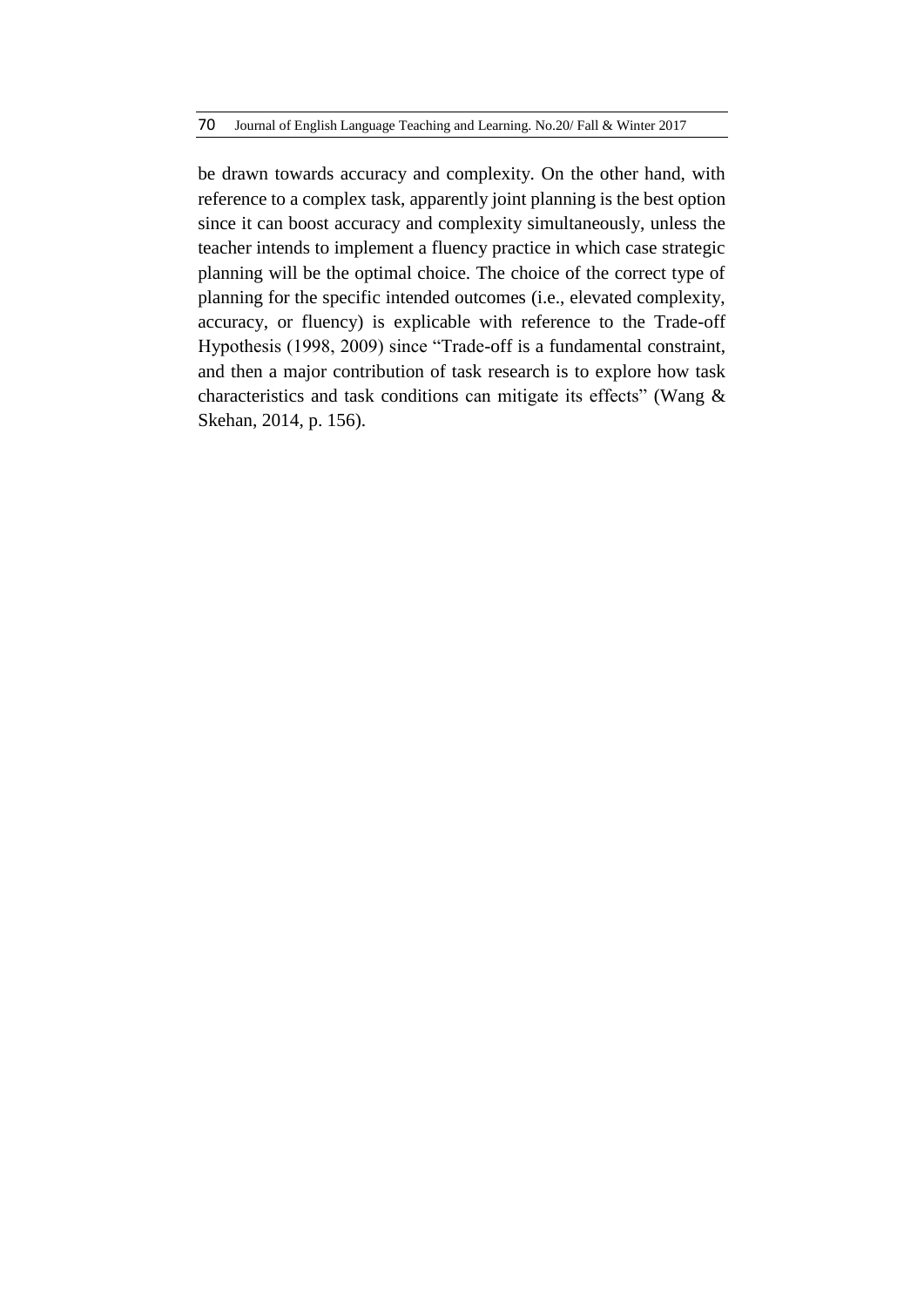#### **References**

- Ahmadian, M., J., & Tavakoli, M. (2011). The effects of simultaneous use of careful online planning and task repetition on accuracy, complexity, and fluency in EFL learners' oral production. *Language Teaching Research, 15*(1), 35-59.
- Baleghizadeh, S., & Nasrollahi Shahri M. (2013). The effect of online planning, strategic planning and rehearsal across two proficiency levels. *The Language Learning Journal, 10,* 1-14*.*
- Cohen, J. (1988). *Statistical power analysis for the behavioral sciences*. New York: Academic Press.
- Ellis, R. (2003). *Task-Based Language Learning and Teaching*. Oxford: Oxford University Press.
- Ellis, R. (2005). Planning and task-based research: theory and research. In R. Ellis (Ed.), *Planning and task-performance in a second language*. John Benjamins.
- Ellis, R. (2009). The differential effects of three types of task planning on the fluency, complexity, and accuracy in L2 oral production. *Applied linguistics*, *30*(4), 474-509.
- Ellis, R. & Barkhuizen G. (2005). *Analysing Learner Language*. Oxford: Oxford University Press.
- Ellis, R., & Yuan, F. (2004). The effects of planning on fluency, complexity, and accuracy in second language narrative writing. *Studies in second Language acquisition*, *26*(1), 59-84.
- Foster, P., Tonkyn, A., & Wiggleworth, G. (2000). Measuring spoken language: A unit for all reasons. *Applied Linguistics*, *21*(3), 354–75.
- Foster, P., & Skehan, P. (1996). The influence of planning and task type on second language performance. *Studies in Second Language Acquisition*, *18*, 299-323.
- Foster, P., & Skehan, P. (1999). The influence of planning and focus of planning on task-based performance. *Language Teaching Research, 3*, 215-247.
- Foster, P., & Skehan, P. (2013). Anticipating a post-task activity: The effects on accuracy, complexity, and fluency of second language performance. *Canadian modern language review*, *69*(3), 249-273.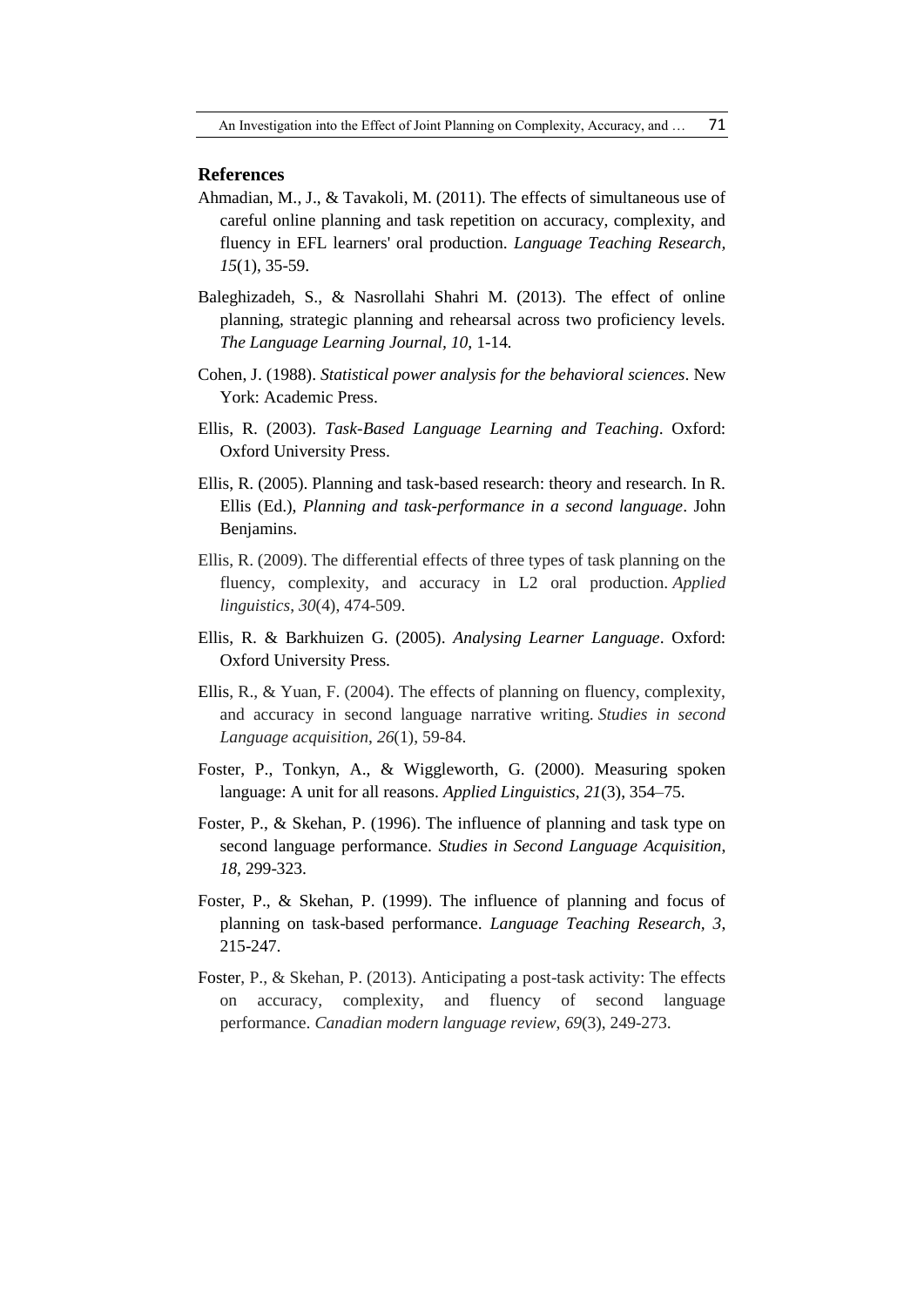72 Journal of English Language Teaching and Learning. No.20/ Fall & Winter 2017

- Geng, X., & Ferguson, G. (2013). Strategic planning in task-based language teaching: The effects of participatory structure and task type. *System*, *41*(4), 982-993.
- Hsu, H. C. (2015). The Effect of Task Planning on L2 Performance and L2 Development in Text-Based Synchronous Computer-Mediated Communication. *Applied Linguistics*, amv032.
- Kormos, J. (2006). *Speech production and second language acquisition*. Mahwah, NJ: Lawrence Erlbaum Associates.
- Kormos, J., & Trebits, A. (2012). The role of task complexity, modality, and aptitude in narrative task performance*. Language Learning, 62*(2), 439- 472*.*
- Levelt, W. (1989). *Speaking: From Intention to Articulation*. Cambridge, MA: MIT Press.
- Li, L., Chen, J., & Sun, L. (2015). The Effects of Different Lengths of Pretask Planning Time on L2 Learners' Oral Test Performance. *TESOL Quarterly*, *49*(1), 38-66.
- Mehnert, U. (1998). The effects of different lengths of time for planning on second language performance. *Studies in Second Language Acquisition, 20,* 52–83.
- Mochizuki, N., & Ortega, L. (2008). Balancing communication and grammar in beginning-level foreign language classrooms: A study of guided planning and relativization. *Language Teaching Research*, *12*(1), 11-37.
- Ortega, L. (1999). Planning and focus on form in L2 oral performance. *Studies in Second language acquisition, 21*(1), 109-148.
- Robinson, P. (2001). Task complexity, task difficulty, and task production: Exploring interactions in a componential framework. *Applied linguistics*, *22*(1), 27-57.
- Robinson, P. (2011). Task‐based language learning: A review of issues. *Language Learning*, *61*(1), 1-36.
- Robinson P., Cadierno, T., & Shirai, Y. (2009). Time and motion: Measuring the effects of the conceptual demands of tasks on second language speech production. *Applied Linguistics, 30*, 533–554.
- Skehan, P. (1996). A framework for the implementation of Task-Based Instruction. *Applied Linguistics, 17(1),* 38-62.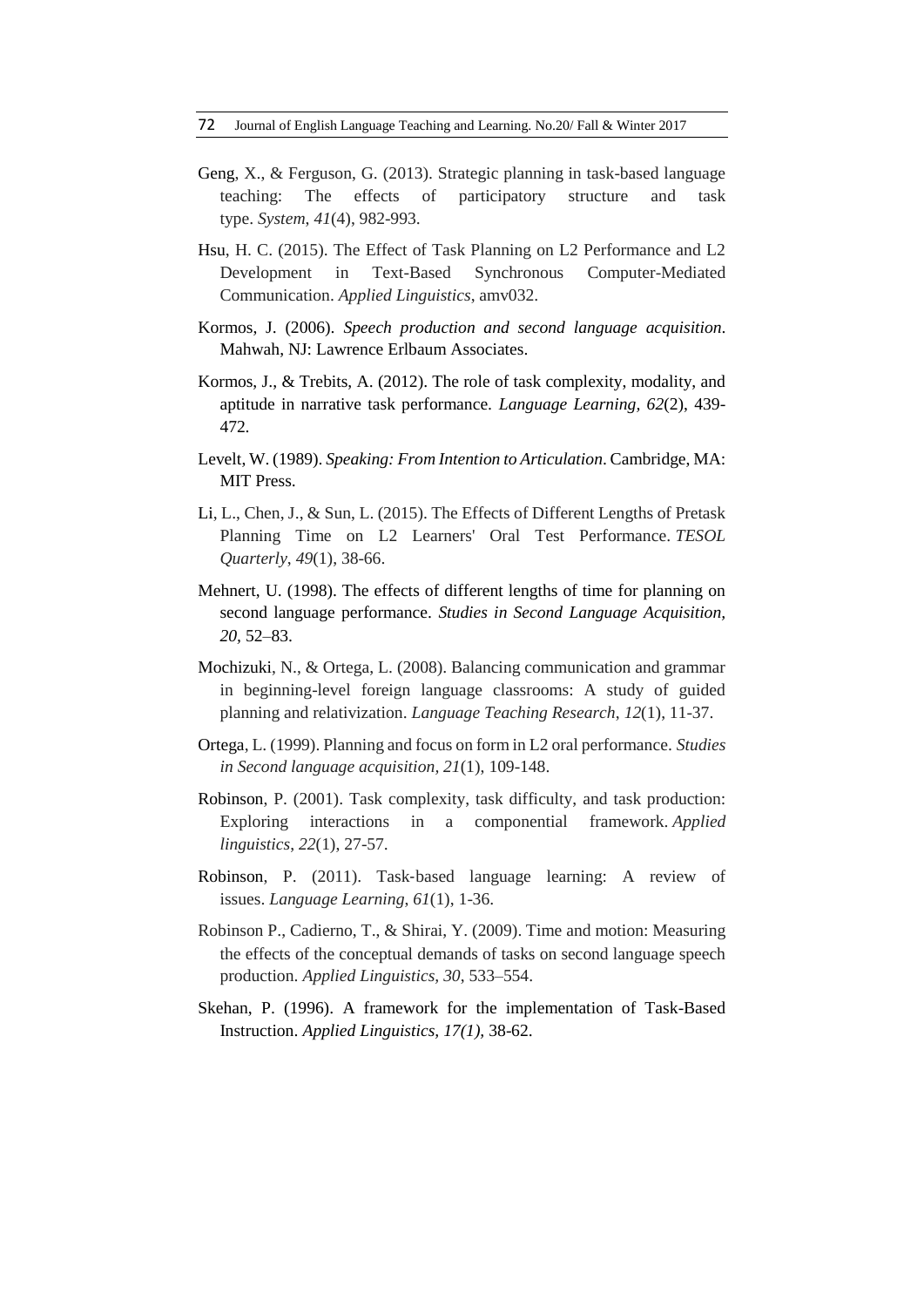- Skehan, P. (1998). *A cognitive approach to language learning*. Oxford University Press.
- Skehan, P. 2009. Modelling second language performance: Integrating complexity, accuracy, fluency, and lexis. *Applied Linguistics*, *30*(4), 510- 532.
- Skehan, P. (2014). The context for researching a processing perspective on task performance. In P. Skehan (Ed.), *Processing Perspectives on Task Performance* (pp. 1-26). The Netherlands: John Benjamins Publishing Co.
- Skehan, P., & Foster, P. (1997). The influence of planning and post-task activities on accuracy and complexity in task-based learning. *Language Teaching Research*, *1*(3), 185-211.
- Skehan, P., & Shum, S. (2014). Structure and processing condition in video-based narrative retelling. In Skehan, P. (Ed.), *Processing perspectives on task performance* (pp. 187-210). John Benjamins Publishing Company.
- Tavakoli, P., & Foster, P. (2011). Task design and second language performance: The effect of narrative type on learner output. *Language Learning*, *61*(1), 37-72.
- Tavakoli, P., & Skehan, P. (2005). Strategic planning, task structure, and performance testing. *Planning and task performance in a second language*, *239273*.
- Trebits, A. (2014). Sources of individual differences in L2 narrative production: The contribution of input, processing, and output anxiety. *Applied linguistics, 1,* 1-21.
- Wang, Z., (2014). On-line time pressure manipulations: L<sub>2</sub> speaking performance under five types of planning and repetition conditions. In Skehan, P. (Ed.), *Processing perspectives on task performance* (pp. 27-62). John Benjamins Publishing Company.
- Wang, Z., & Skehan, P. (2014). Structure, lexis, and time perspective: Influences on task performance. In Skehan, P. (Ed.), *Processing perspectives on task performance* (pp. 156-186). John Benjamins Publishing Company.
- VanPatten, B. (1990). Attending to form and content in the input. *Studies in second language acquisition, 12*(3), 287-301.